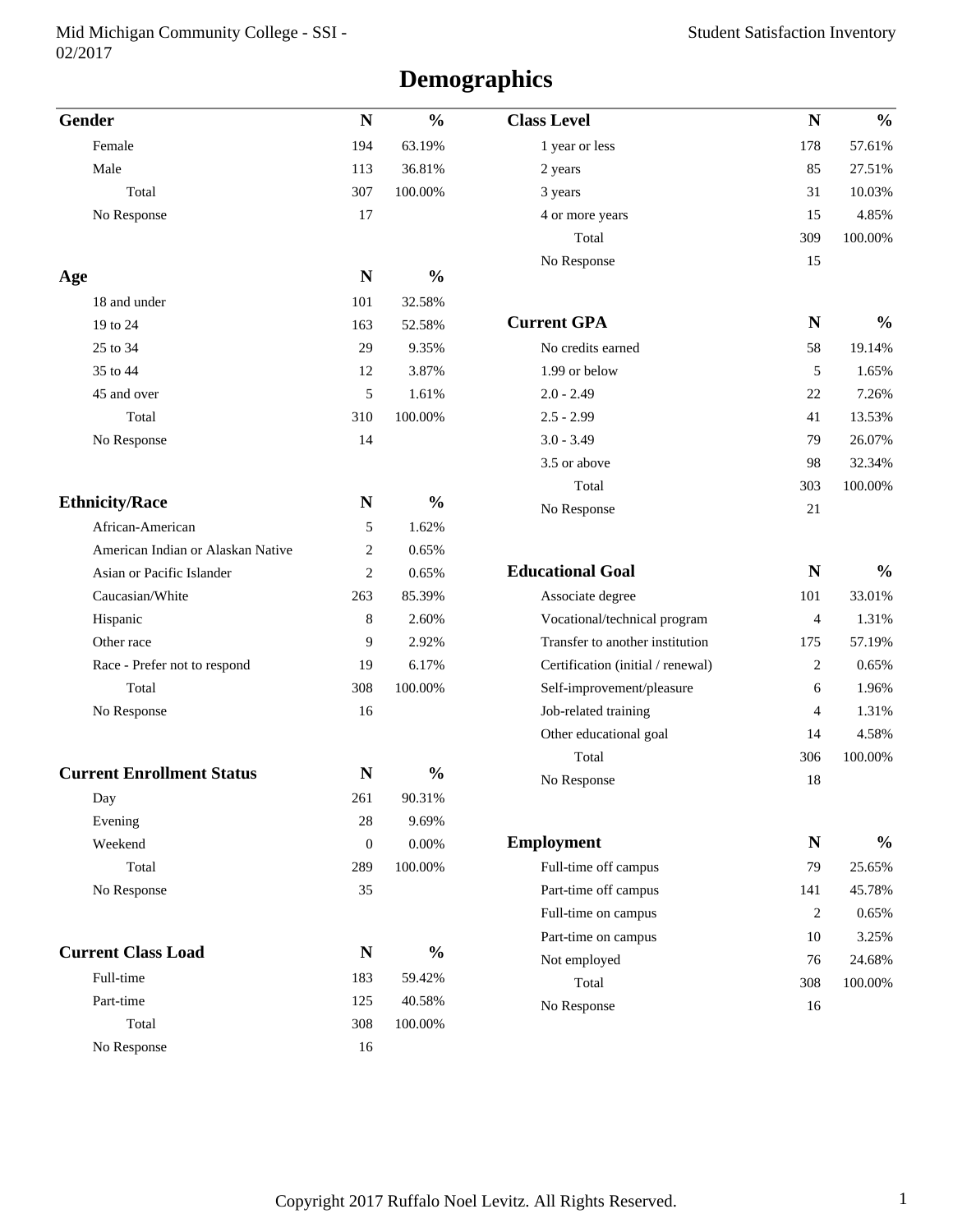# **Demographics**

| <b>Current Residence</b>         | N   | $\frac{0}{0}$ | What is your preferred format for                    | ${\bf N}$      | $\frac{0}{0}$ |
|----------------------------------|-----|---------------|------------------------------------------------------|----------------|---------------|
| Residence hall                   | 6   | 1.94%         | taking courses at MMCC?                              |                |               |
| Own house                        | 50  | 16.13%        | Face-to-Face in class                                | 151            | 58.08%        |
| Rent room or apt off campus      | 105 | 33.87%        | Fully online                                         | 30             | 11.54%        |
| Parent's home                    | 134 | 43.23%        | Hybrid -- part online and part in class              | 53             | 20.38%        |
| Other residence                  | 15  | 4.84%         | No preference                                        | 25             | 9.62%         |
| Total                            | 310 | 100.00%       | Campus item - Answer 5                               | $\mathbf{0}$   | 0.00%         |
| No Response                      | 14  |               | Campus item - Answer 6                               | $\mathbf{1}$   | 0.38%         |
|                                  |     |               | Total                                                | 260            | 100.00%       |
|                                  |     |               | No Response                                          | 64             |               |
| <b>Residence Classification</b>  | N   | $\frac{0}{0}$ |                                                      |                |               |
| In-state                         | 296 | 96.10%        |                                                      |                |               |
| Out-of-state                     | 7   | 2.27%         | If you could complete your entire                    | N              | $\frac{0}{0}$ |
| International (not U.S. citizen) | 5   | 1.62%         | academic program at MMCC online,<br>would you do so? |                |               |
| Total                            | 308 | 100.00%       |                                                      |                |               |
| No Response                      | 16  |               | Yes                                                  | 18             | 39.13%        |
|                                  |     |               | Maybe                                                | 15             | 32.61%        |
|                                  |     |               | No                                                   | 13             | 28.26%        |
| <b>Disabilities</b>              | N   | $\frac{0}{0}$ | Campus item 2 - Answer 4                             | $\overline{0}$ | $0.00\%$      |
| Yes - Disability                 | 26  | 8.44%         | Campus item 2 - Answer 5                             | $\overline{0}$ | 0.00%         |
| No - Disability                  | 282 | 91.56%        | Campus item 2 - Answer 6                             | $\theta$       | 0.00%         |
| Total                            | 308 | 100.00%       | Total                                                | 46             | 100.00%       |
| No Response                      | 16  |               | No Response                                          | 278            |               |
| <b>Institution Was My</b>        | N   | $\frac{0}{0}$ | <b>Group Code</b>                                    | N              | $\frac{0}{0}$ |
| 1st choice                       | 189 | 61.97%        | 0012                                                 | $\mathbf{1}$   | 0.37%         |
| 2nd choice                       | 91  | 29.84%        | 0015                                                 | 1              | 0.37%         |
| 3rd choice or lower              | 25  | 8.20%         | 0019                                                 | 1              | 0.37%         |
| Total                            | 305 | 100.00%       | 0020                                                 | 1              | 0.37%         |
| No Response                      | 19  |               | 0023                                                 | 1              | 0.37%         |
|                                  |     |               | 0027                                                 | 2              | 0.74%         |
|                                  |     |               | 0029                                                 | $\mathbf{1}$   | 0.37%         |
|                                  |     |               | 1000                                                 | $\overline{2}$ | 0.74%         |
|                                  |     |               | 1001: Accounting                                     | 12             | 4.44%         |
|                                  |     |               | 1002: Automotive Technology                          | 1              | 0.37%         |
|                                  |     |               | 1003: Business                                       | 24             | 8.89%         |
|                                  |     |               | 1004: Business Information Systems (BIS)             | 2              | 0.74%         |
|                                  |     |               | 1005: Computer Aided Drafting and Design<br>(CAD)    | 1              | 0.37%         |
|                                  |     |               | 1006: Computer Information Systems (CIS)             | $\tau$         | 2.59%         |

1007: Criminal Justice: Corrections 5 1.85% 1008: Criminal Justice: Pre-Service 7 2.59%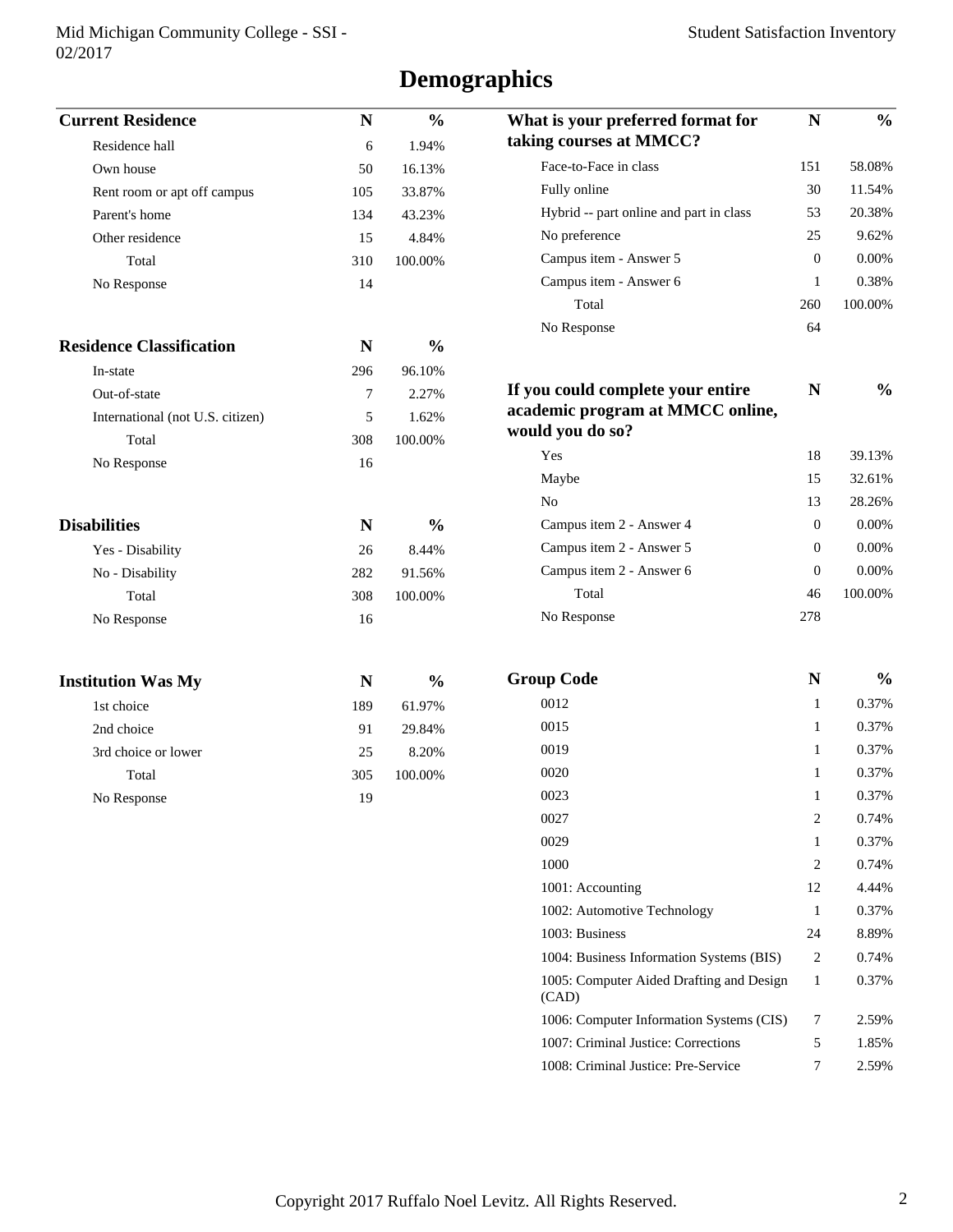# **Demographics**

| 1009: Early Childhood Education (ECE)               | 9                             | 3.33%   |
|-----------------------------------------------------|-------------------------------|---------|
| 1010: Graphic Design                                | 2                             | 0.74%   |
| 1011: Heating/Refrigeration/AC (HRA or<br>HVAC)     | $\mathfrak{D}_{\mathfrak{p}}$ | 0.74%   |
| 1014: Medical Assistant                             | 5                             | 1.85%   |
| $1015$ : Nursing                                    | 30                            | 11.11%  |
| 1017: Physical Therapist Assistant                  | 11                            | 4.07%   |
| 1018                                                | $\overline{c}$                | 0.74%   |
| 1019                                                | 5                             | 1.85%   |
| 1020                                                | $\mathfrak{D}_{\mathfrak{p}}$ | 0.74%   |
| 1021: Transfer: Liberal Studies                     | 55                            | 20.37%  |
| 1022: Transfer: Business Studies                    | 23                            | 8.52%   |
| 1023: Transfer: Health Sciences                     | 26                            | 9.63%   |
| 1024: Transfer: Visual Arts                         | 4                             | 1.48%   |
| 1025: Transfer: Math and Sciences Studies           | 21                            | 7.78%   |
| 1026: Transfer: Criminal Justice Law<br>Enforcement | 3                             | 1.11%   |
| 2000                                                | 1                             | 0.37%   |
| Total                                               | 270                           | 100.00% |
| No Response                                         | 54                            |         |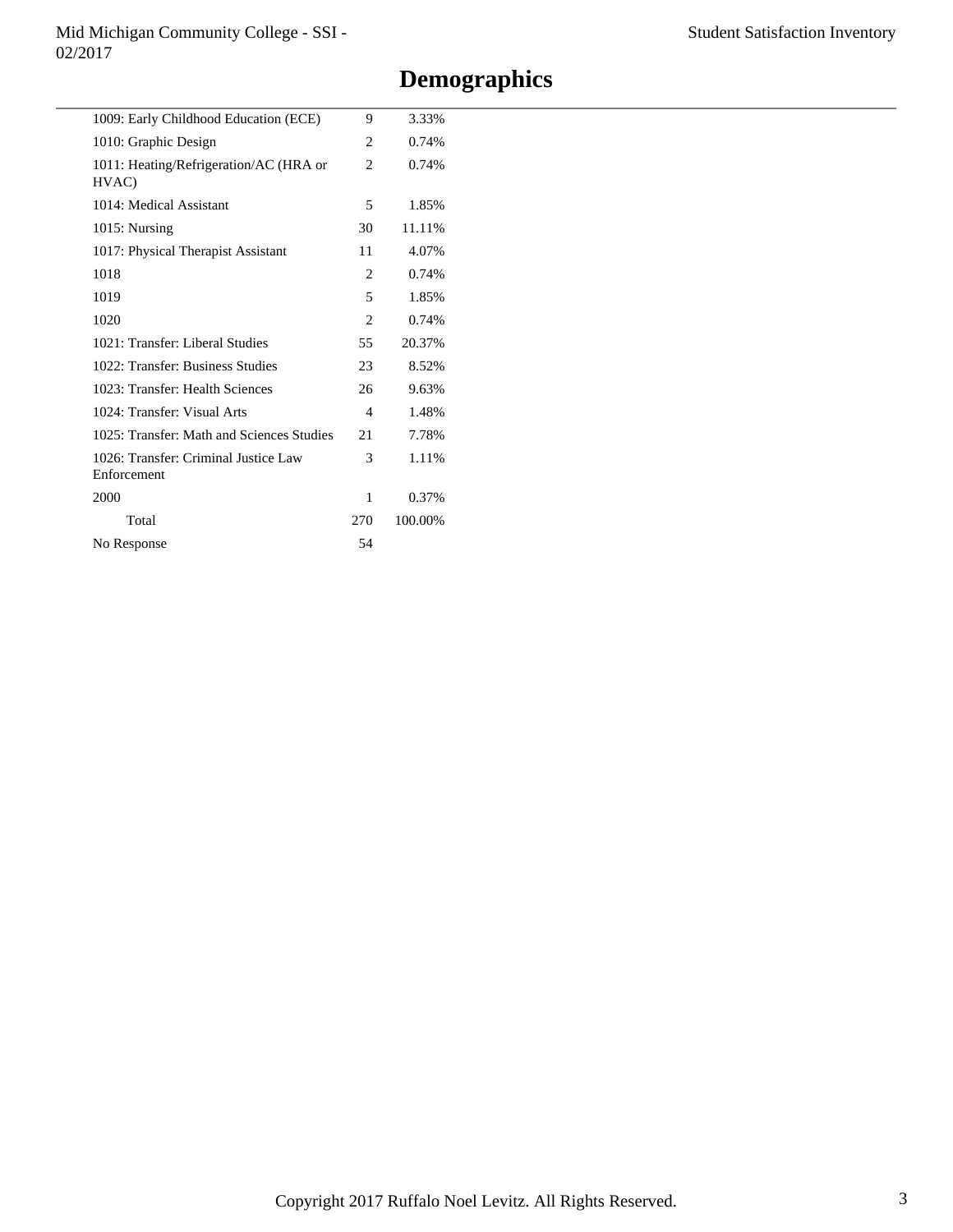## **Strategic Planning Overview Strengths and Challenges**

## **Strengths**

- 32. My academic advisor is knowledgeable about my program requirements.
- 8. Classes are scheduled at times that are convenient for me.
- 75. Campus item: I feel that the education I receive at MMCC will prepare me to transfer.
- 15. I am able to register for classes I need with few conflicts.
- 58. Nearly all of the faculty are knowledgeable in their fields.
- 31. The campus is safe and secure for all students.
- 70. I am able to experience intellectual growth here.
- 74. Campus item: MMCC's cost makes it an exceptional value.
- 40. My academic advisor is knowledgeable about the transfer requirements of other schools.
- 6. My academic advisor is approachable.
- 69. There is a good variety of courses provided on this campus.
- 68. On the whole, the campus is well-maintained.
- 14. Library resources and services are adequate.
- 61. Faculty are usually available after class and during office hours.
- 36. Students are made to feel welcome on this campus.
- 41. Admissions staff are knowledgeable.
- 27. The campus staff are caring and helpful.
- 21. There are a sufficient number of study areas on campus.
- 34. Computer labs are adequate and accessible.

## **Challenges**

- 76. Campus item: I feel that the education I receive at MMCC will prepare me to get a job.
- 66. Program requirements are clear and reasonable.
- 18. The quality of instruction I receive in most of my classes is excellent.
- 46. Faculty provide timely feedback about student progress in a course.
- 52. This school does whatever it can to help me reach my educational goals.
- 23. Faculty are understanding of students' unique life circumstances.
- 65. Students are notified early in the term if they are doing poorly in a class.
- 7. Adequate financial aid is available for most students.
- 37. Faculty take into consideration student differences as they teach a course.
- 39. The amount of student parking space on campus is adequate.
- 72. Campus item: MMCC offers sufficient support for me to explore careers and find employment.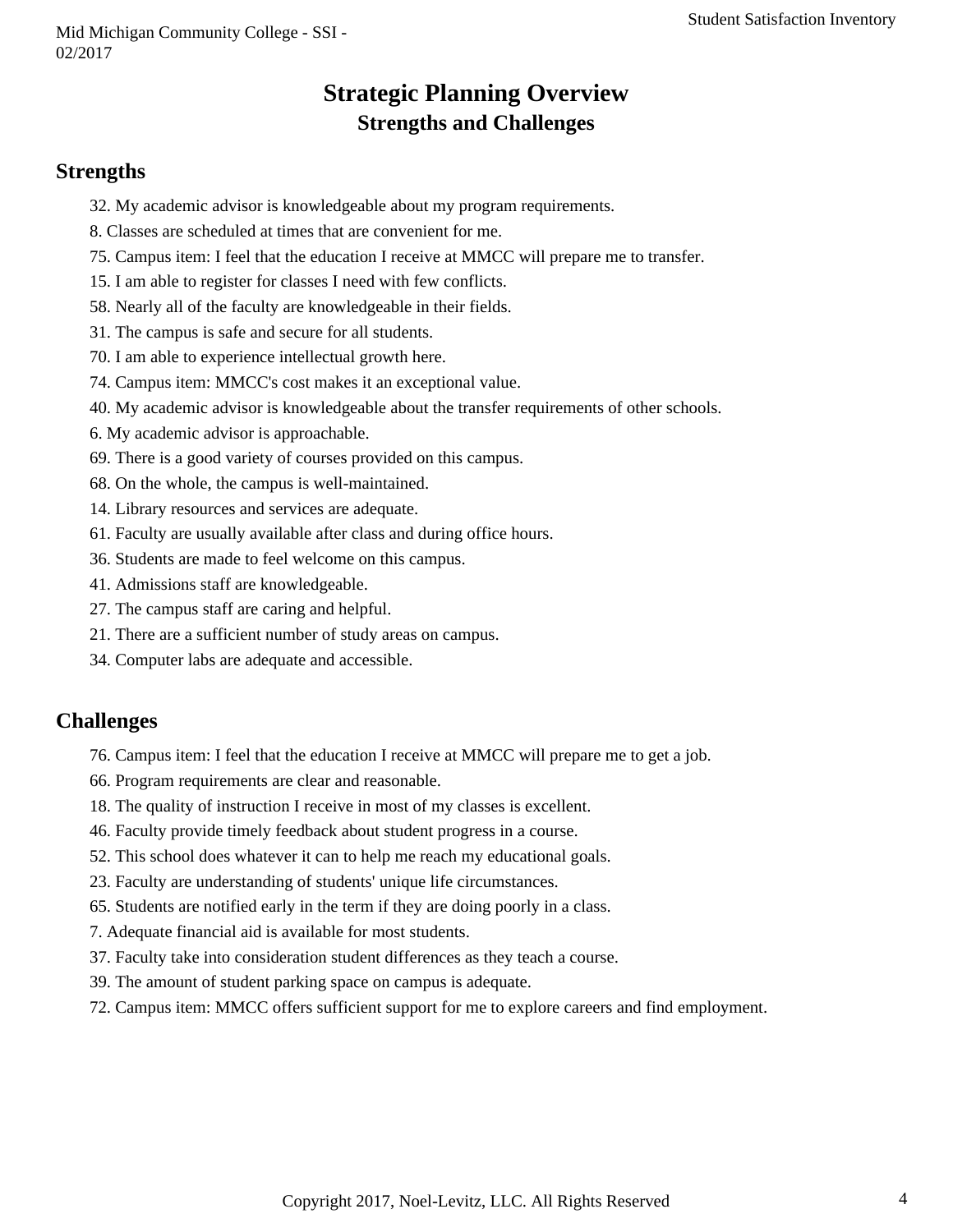## **Strategic Planning Overview Benchmarks**

## **Higher Satisfaction vs. National Community Colleges**

8. Classes are scheduled at times that are convenient for me.

- 15. I am able to register for classes I need with few conflicts.
- 31. The campus is safe and secure for all students.
- 40. My academic advisor is knowledgeable about the transfer requirements of other schools.

6. My academic advisor is approachable.

5. The personnel involved in registration are helpful.

68. On the whole, the campus is well-maintained.

12. My academic advisor helps me set goals to work toward.

## **Lower Satisfaction vs. National Community Colleges**

18. The quality of instruction I receive in most of my classes is excellent.

46. Faculty provide timely feedback about student progress in a course.

65. Students are notified early in the term if they are doing poorly in a class.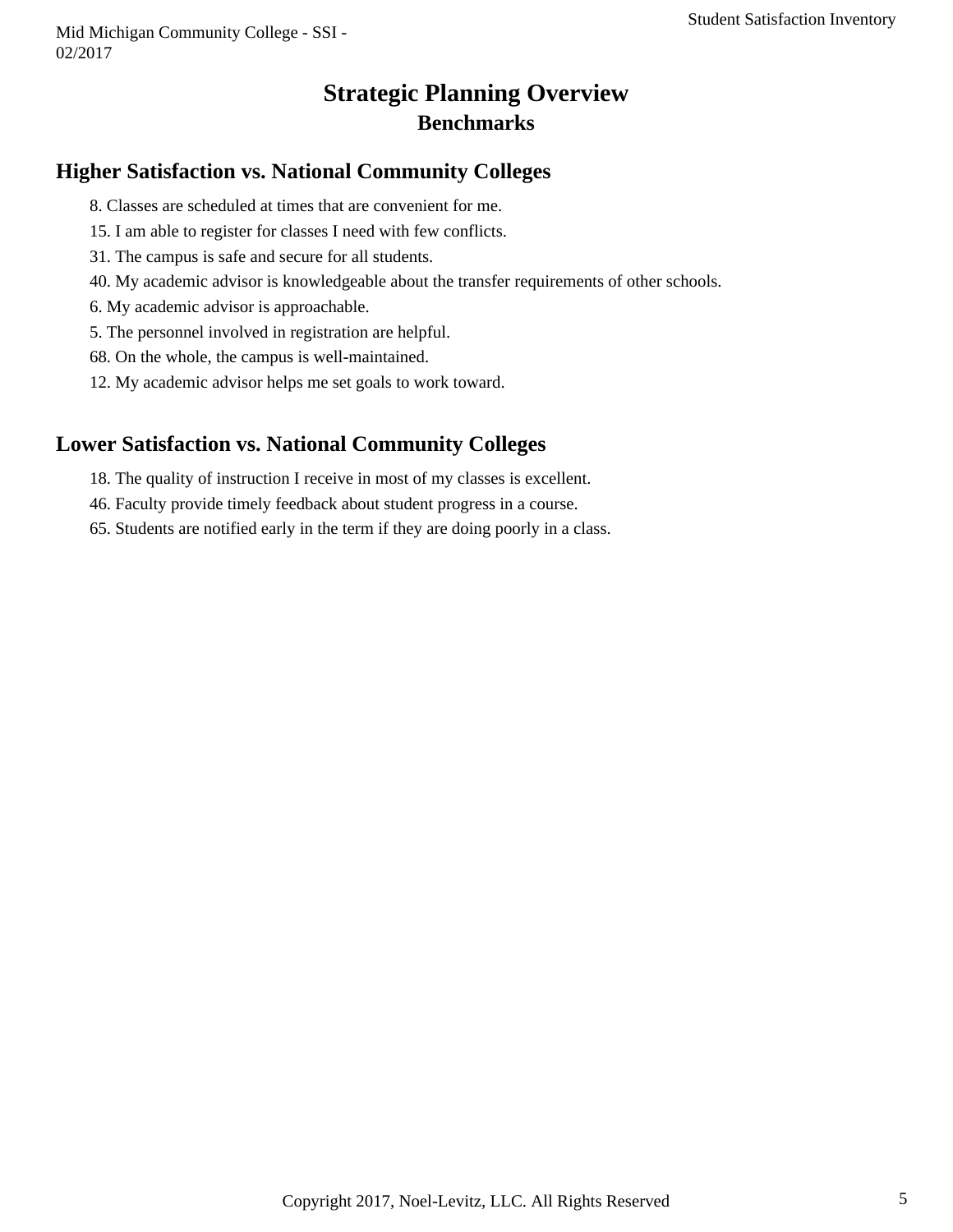#### **Scales: In Order of Importance**

|                                       |            | Mid Michigan Community College - SSI |                 | <b>National Community Colleges</b> | <b>Mean</b><br><b>Difference</b> |                 |          |
|---------------------------------------|------------|--------------------------------------|-----------------|------------------------------------|----------------------------------|-----------------|----------|
| <b>Scale</b>                          | Importance | Satisfaction / SD                    | Performance Gap | Importance                         | Satisfaction / SD                | Performance Gap |          |
| Academic Advising/Counseling          | 6.26       | 5.60 / 1.14                          | 0.66            | 6.26                               | 5.42 / 1.36                      | 0.84            | $0.18*$  |
| <b>Instructional Effectiveness</b>    | 6.26       | 5.50 / 1.03                          | 0.76            | 6.29                               | 5.58 / 1.11                      | 0.71            | $-0.08$  |
| <b>Registration Effectiveness</b>     | 6.22       | 5.61 / 0.97                          | 0.61            | 6.26                               | 5.60 / 1.07                      | 0.66            | 0.01     |
| Concern for the Individual            | 6.14       | 5.49 / 1.11                          | 0.65            | 6.20                               | 5.43 / 1.26                      | 0.77            | 0.06     |
| Academic Services                     | 6.12       | 5.71/0.99                            | 0.41            | 6.16                               | 5.70 / 1.06                      | 0.46            | 0.01     |
| <b>Student Centeredness</b>           | 6.06       | 5.62 / 1.10                          | 0.44            | 6.11                               | 5.56 / 1.18                      | 0.55            | 0.06     |
| Admissions and Financial Aid          | 6.05       | 5.39 / 1.09                          | 0.66            | 6.18                               | 5.38 / 1.27                      | 0.80            | 0.01     |
| Campus Climate                        | 6.02       | 5.55 / 1.01                          | 0.47            | 6.10                               | 5.50 / 1.12                      | 0.60            | 0.05     |
| Safety and Security                   | 6.02       | 5.35/1.12                            | 0.67            | 6.15                               | 5.34 / 1.21                      | 0.81            | 0.01     |
| Service Excellence                    | 6.00       | 5.50 / 1.07                          | 0.50            | 6.08                               | 5.48 / 1.12                      | 0.60            | 0.02     |
| <b>Campus Support Services</b>        | 5.41       | 5.04 / 1.16                          | 0.37            | 5.67                               | 5.21 / 1.26                      | 0.46            | $-0.17*$ |
| Responsiveness to Diverse Populations |            | 5.61 / 1.21                          |                 |                                    | 5.66 / 1.27                      |                 | $-0.05$  |

\* Difference statistically significant at the .05 level

\*\* Difference statistically significant at the .01 level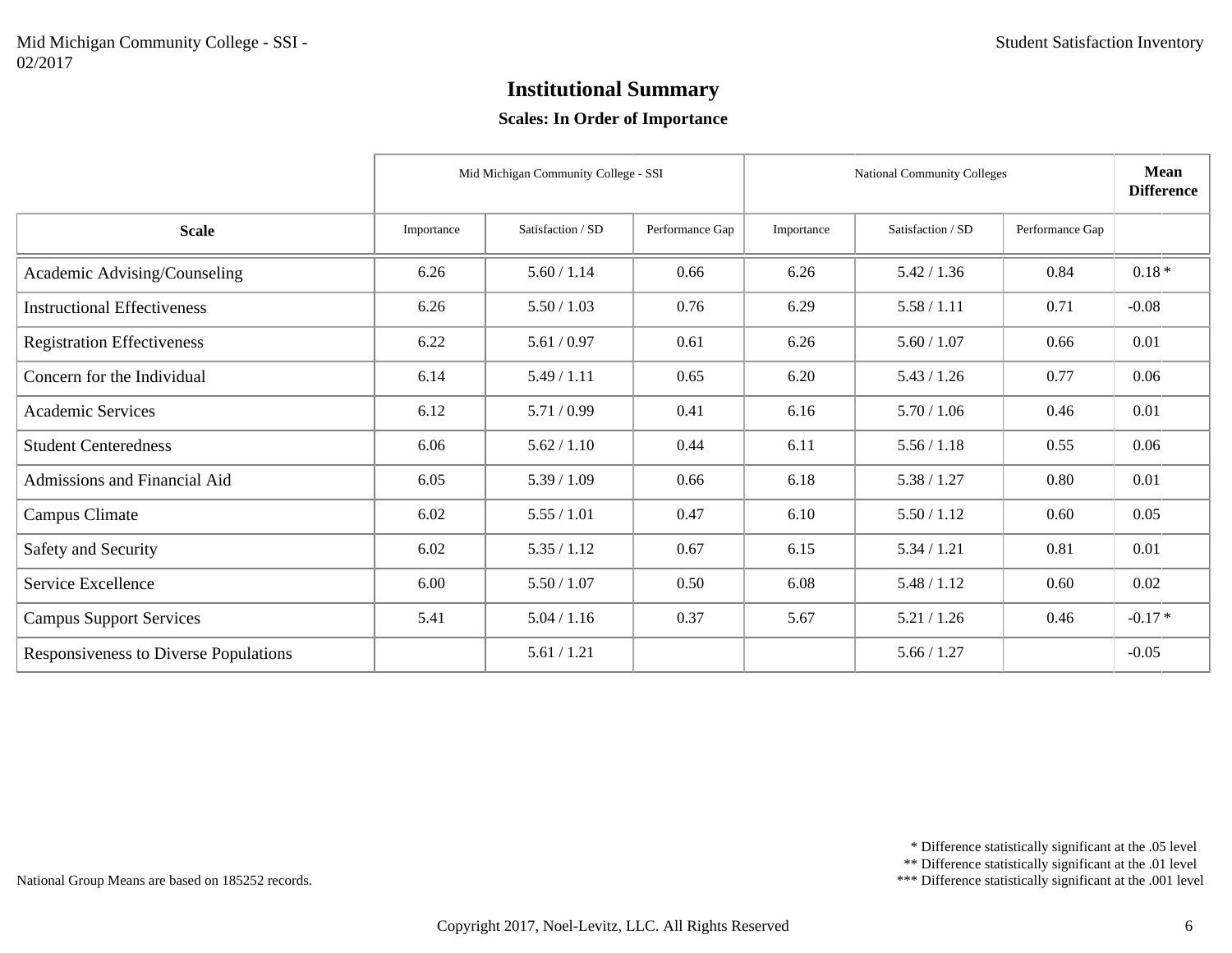## **Items: In Order of Importance**

|                                                                                               |            | Mid Michigan Community College - SSI |                 | <b>National Community Colleges</b> |                   |                 | <b>Mean</b><br><b>Difference</b> |
|-----------------------------------------------------------------------------------------------|------------|--------------------------------------|-----------------|------------------------------------|-------------------|-----------------|----------------------------------|
| <b>Item</b>                                                                                   | Importance | Satisfaction / SD                    | Performance Gap | Importance                         | Satisfaction / SD | Performance Gap |                                  |
| 8. Classes are scheduled at times that are convenient for me.                                 | 6.48       | 5.81 / 1.35                          | 0.67            | 6.46                               | 5.56 / 1.50       | 0.90            | $0.25**$                         |
| 32. My academic advisor is knowledgeable about my program<br>requirements.                    | 6.48       | 5.75/1.44                            | 0.73            | 6.40                               | 5.57 / 1.64       | 0.83            | 0.18                             |
| 87. Cost as factor in decision to enroll.                                                     | 6.48       |                                      |                 | 6.35                               |                   |                 |                                  |
| 75. Campus item: I feel that the education I receive at MMCC will<br>prepare me to transfer.  | 6.46       | 5.74 / 1.38                          | 0.72            |                                    |                   |                 |                                  |
| 15. I am able to register for classes I need with few conflicts.                              | 6.45       | 5.80 / 1.31                          | 0.65            | 6.43                               | 5.57/1.51         | 0.86            | $0.23**$                         |
| 58. Nearly all of the faculty are knowledgeable in their fields.                              | 6.43       | 5.88 / 1.19                          | 0.55            | 6.42                               | 5.83 / 1.31       | 0.59            | 0.05                             |
| 31. The campus is safe and secure for all students.                                           | 6.42       | 6.02 / 1.17                          | 0.40            | 6.41                               | 5.82 / 1.29       | 0.59            | $0.20**$                         |
| 29. Faculty are fair and unbiased in their treatment of individual<br>students.               | 6.41       | 5.68 / 1.38                          | 0.73            | 6.34                               | 5.57/1.49         | 0.77            | 0.11                             |
| 70. I am able to experience intellectual growth here.                                         | 6.41       | 5.90 / 1.29                          | 0.51            | 6.42                               | 5.90 / 1.29       | 0.52            | 0.00                             |
| 76. Campus item: I feel that the education I receive at MMCC will<br>prepare me to get a job. | 6.41       | 5.45 / 1.54                          | 0.96            |                                    |                   |                 |                                  |
| 66. Program requirements are clear and reasonable.                                            | 6.39       | 5.59/1.39                            | 0.80            | 6.37                               | 5.68 / 1.40       | 0.69            | $-0.09$                          |
| 74. Campus item: MMCC's cost makes it an exceptional value.                                   | 6.39       | 5.71 / 1.34                          | 0.68            |                                    |                   |                 |                                  |
| 6. My academic advisor is approachable.                                                       | 6.35       | 5.86 / 1.41                          | 0.49            | 6.32                               | 5.59/1.62         | 0.73            | $0.27**$                         |
| 18. The quality of instruction I receive in most of my classes is<br>excellent.               | 6.35       | 5.49 / 1.36                          | 0.86            | 6.49                               | 5.66 / 1.37       | 0.83            | $-0.17*$                         |
| 40. My academic advisor is knowledgeable about the transfer<br>requirements of other schools. | 6.35       | 5.71 / 1.46                          | 0.64            | 6.26                               | 5.34 / 1.66       | 0.92            | $0.37***$                        |

\* Difference statistically significant at the .05 level

\*\* Difference statistically significant at the .01 level

\*\*\* Difference statistically significant at the .001 level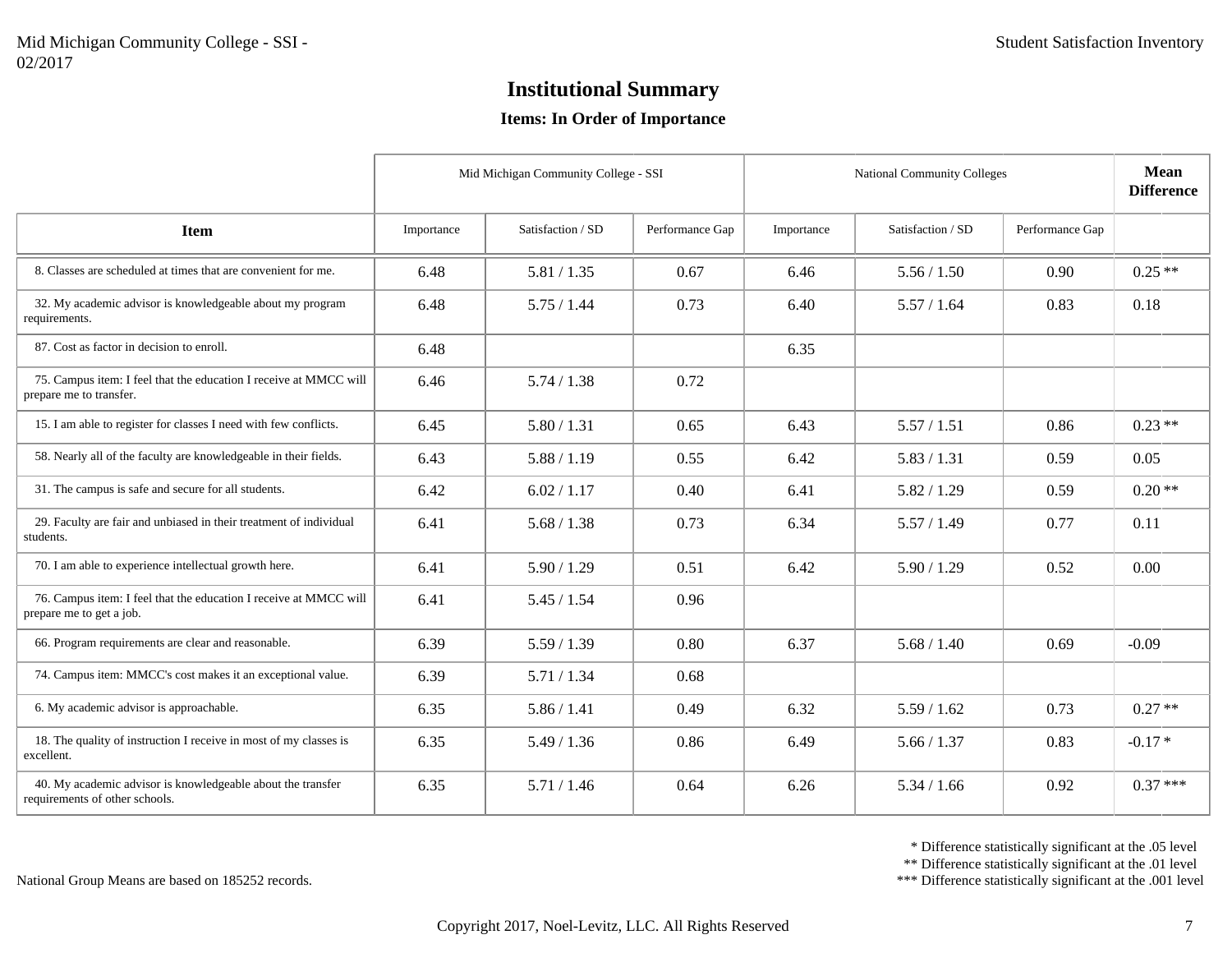## **Items: In Order of Importance**

|                                                                                                           |            | Mid Michigan Community College - SSI |                 | <b>National Community Colleges</b> |                   |                 | Mean<br><b>Difference</b> |
|-----------------------------------------------------------------------------------------------------------|------------|--------------------------------------|-----------------|------------------------------------|-------------------|-----------------|---------------------------|
| <b>Item</b>                                                                                               | Importance | Satisfaction / SD                    | Performance Gap | Importance                         | Satisfaction / SD | Performance Gap |                           |
| 69. There is a good variety of courses provided on this campus.                                           | 6.35       | 5.85 / 1.30                          | 0.50            | 6.37                               | 5.79/1.37         | 0.58            | 0.06                      |
| 5. The personnel involved in registration are helpful.                                                    | 6.34       | 5.69/1.44                            | 0.65            | 6.25                               | 5.50 / 1.56       | 0.75            | $0.19*$                   |
| 68. On the whole, the campus is well-maintained.                                                          | 6.34       | 6.20 / 1.09                          | 0.14            | 6.27                               | 5.96 / 1.27       | 0.31            | $0.24**$                  |
| 46. Faculty provide timely feedback about student progress in a<br>course.                                | 6.29       | 5.17 / 1.57                          | 1.12            | 6.31                               | 5.45/1.50         | 0.86            | $-0.28**$                 |
| 52. This school does whatever it can to help me reach my<br>educational goals.                            | 6.29       | 5.50 / 1.43                          | 0.79            | 6.31                               | 5.43 / 1.50       | 0.88            | 0.07                      |
| 14. Library resources and services are adequate.                                                          | 6.28       | 5.86 / 1.29                          | 0.42            | 6.19                               | 5.83 / 1.31       | 0.36            | 0.03                      |
| 23. Faculty are understanding of students' unique life<br>circumstances.                                  | 6.27       | 5.41 / 1.47                          | 0.86            | 6.25                               | 5.41 / 1.54       | 0.84            | 0.00                      |
| 61. Faculty are usually available after class and during office<br>hours.                                 | 6.26       | 5.83 / 1.28                          | 0.43            | 6.28                               | 5.77/1.35         | 0.51            | 0.06                      |
| 7. Adequate financial aid is available for most students.                                                 | 6.25       | 5.41 / 1.63                          | 0.84            | 6.31                               | 5.41 / 1.66       | 0.90            | 0.00                      |
| 65. Students are notified early in the term if they are doing poorly<br>in a class.                       | 6.25       | 4.59 / 1.87                          | 1.66            | 6.23                               | 5.12 / 1.73       | 1.11            | $-0.53$ ***               |
| 35. Policies and procedures regarding registration and course<br>selection are clear and well-publicized. | 6.23       | 5.58 / 1.43                          | 0.65            | 6.27                               | 5.59/1.44         | 0.68            | $-0.01$                   |
| 36. Students are made to feel welcome on this campus.                                                     | 6.22       | 5.87 / 1.20                          | 0.35            | 6.26                               | 5.77/1.34         | 0.49            | 0.10                      |
| 41. Admissions staff are knowledgeable.                                                                   | 6.22       | 5.70 / 1.25                          | 0.52            | 6.27                               | 5.58 / 1.44       | 0.69            | 0.12                      |
| 25. My academic advisor is concerned about my success as an<br>individual.                                | 6.17       | 5.43 / 1.58                          | 0.74            | 6.23                               | 5.29/1.71         | 0.94            | 0.14                      |
| 51. There are convenient ways of paying my school bill.                                                   | 6.17       | 5.52 / 1.52                          | 0.65            | 6.26                               | 5.67 / 1.45       | 0.59            | $-0.15$                   |

\* Difference statistically significant at the .05 level

\*\* Difference statistically significant at the .01 level

\*\*\* Difference statistically significant at the .001 level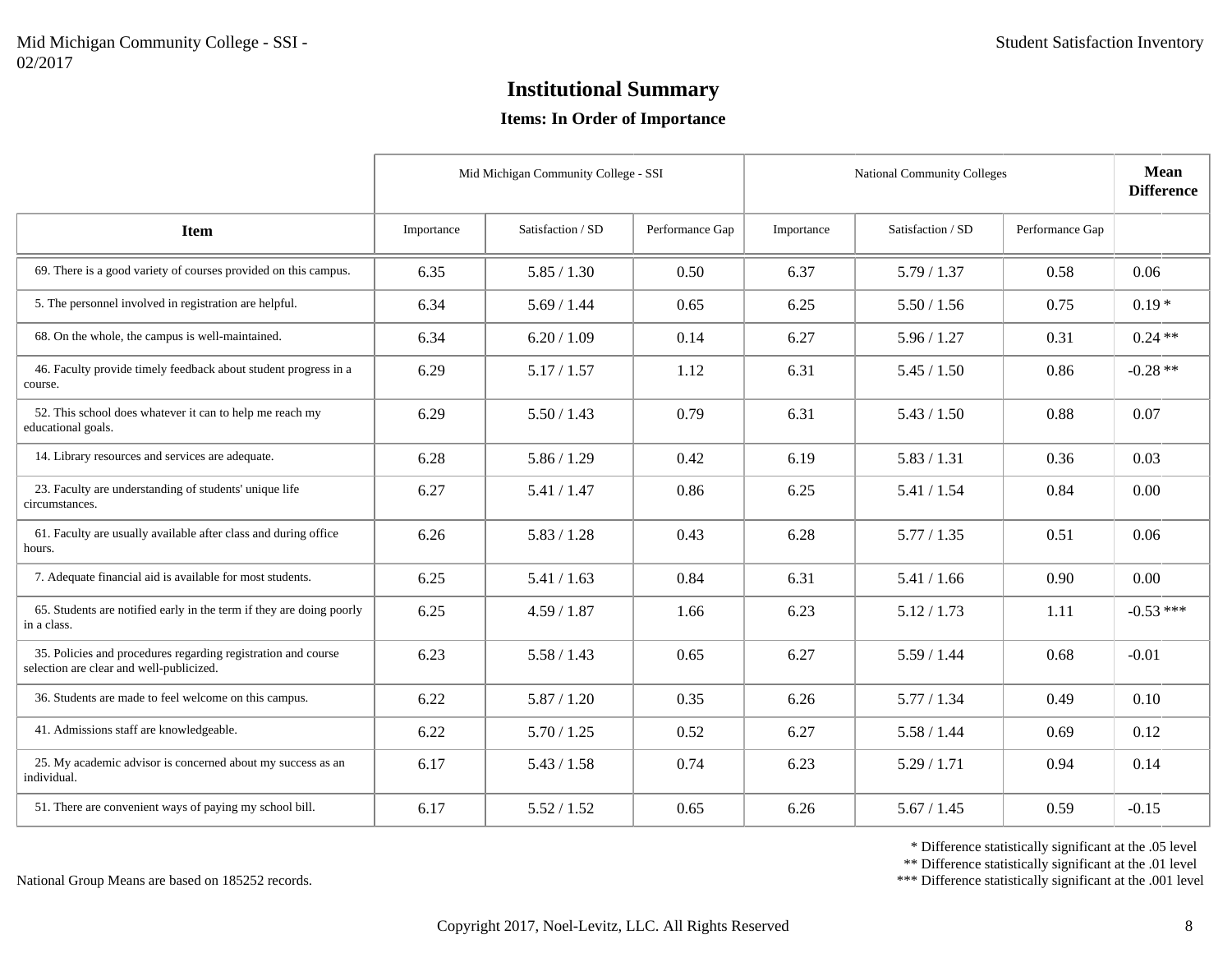## **Items: In Order of Importance**

|                                                                                                   |            | Mid Michigan Community College - SSI |                 | <b>National Community Colleges</b> |                   |                 | Mean<br><b>Difference</b> |
|---------------------------------------------------------------------------------------------------|------------|--------------------------------------|-----------------|------------------------------------|-------------------|-----------------|---------------------------|
| <b>Item</b>                                                                                       | Importance | Satisfaction / SD                    | Performance Gap | Importance                         | Satisfaction / SD | Performance Gap |                           |
| 28. It is an enjoyable experience to be a student on this campus.                                 | 6.16       | 5.68 / 1.45                          | 0.48            | 6.23                               | 5.65 / 1.43       | 0.58            | 0.03                      |
| 37. Faculty take into consideration student differences as they<br>teach a course.                | 6.15       | 5.32 / 1.41                          | 0.83            | 6.17                               | 5.37 / 1.49       | 0.80            | $-0.05$                   |
| 50. Tutoring services are readily available.                                                      | 6.15       | 5.68 / 1.36                          | 0.47            | 6.14                               | 5.68 / 1.42       | 0.46            | 0.00                      |
| 12. My academic advisor helps me set goals to work toward.                                        | 6.14       | 5.51 / 1.57                          | 0.63            | 6.12                               | 5.25/1.74         | 0.87            | $0.26*$                   |
| 16. The college shows concern for students as individuals.                                        | 6.14       | 5.41 / 1.35                          | 0.73            | 6.19                               | 5.29/1.57         | 0.90            | 0.12                      |
| 27. The campus staff are caring and helpful.                                                      | 6.13       | 5.77/1.18                            | 0.36            | 6.19                               | 5.67 / 1.32       | 0.52            | 0.10                      |
| 21. There are a sufficient number of study areas on campus.                                       | 6.12       | 5.80 / 1.34                          | 0.32            | 6.12                               | 5.69 / 1.44       | 0.43            | 0.11                      |
| 39. The amount of student parking space on campus is adequate.                                    | 6.12       | 5.04 / 1.81                          | 1.08            | 6.23                               | 4.84 / 1.95       | 1.39            | 0.20                      |
| 43. Class change (drop/add) policies are reasonable.                                              | 6.12       | 5.64 / 1.31                          | 0.48            | 6.20                               | 5.66 / 1.44       | 0.54            | $-0.02$                   |
| 60. Billing policies are reasonable.                                                              | 6.12       | 5.38 / 1.50                          | 0.74            | 6.18                               | 5.54 / 1.45       | 0.64            | $-0.16$                   |
| 34. Computer labs are adequate and accessible.                                                    | 6.11       | 5.81 / 1.31                          | 0.30            | 6.25                               | 5.82 / 1.37       | 0.43            | $-0.01$                   |
| 42. The equipment in the lab facilities is kept up to date.                                       | 6.11       | 5.63 / 1.39                          | 0.48            | 6.23                               | 5.62 / 1.42       | 0.61            | 0.01                      |
| 72. Campus item: MMCC offers sufficient support for me to<br>explore careers and find employment. | 6.11       | 5.16 / 1.49                          | 0.95            |                                    |                   |                 |                           |
| 53. The assessment and course placement procedures are<br>reasonable.                             | 6.09       | 5.52 / 1.46                          | 0.57            | 6.16                               | 5.55/1.41         | 0.61            | $-0.03$                   |
| 20. Financial aid counselors are helpful.                                                         | 6.08       | 5.40 / 1.55                          | 0.68            | 6.21                               | 5.29 / 1.68       | 0.92            | 0.11                      |
| 47. There are adequate services to help me decide upon a career.                                  | 6.08       | 5.22 / 1.54                          | 0.86            | 6.16                               | 5.41 / 1.50       | 0.75            | $-0.19*$                  |

\* Difference statistically significant at the .05 level

\*\* Difference statistically significant at the .01 level

\*\*\* Difference statistically significant at the .001 level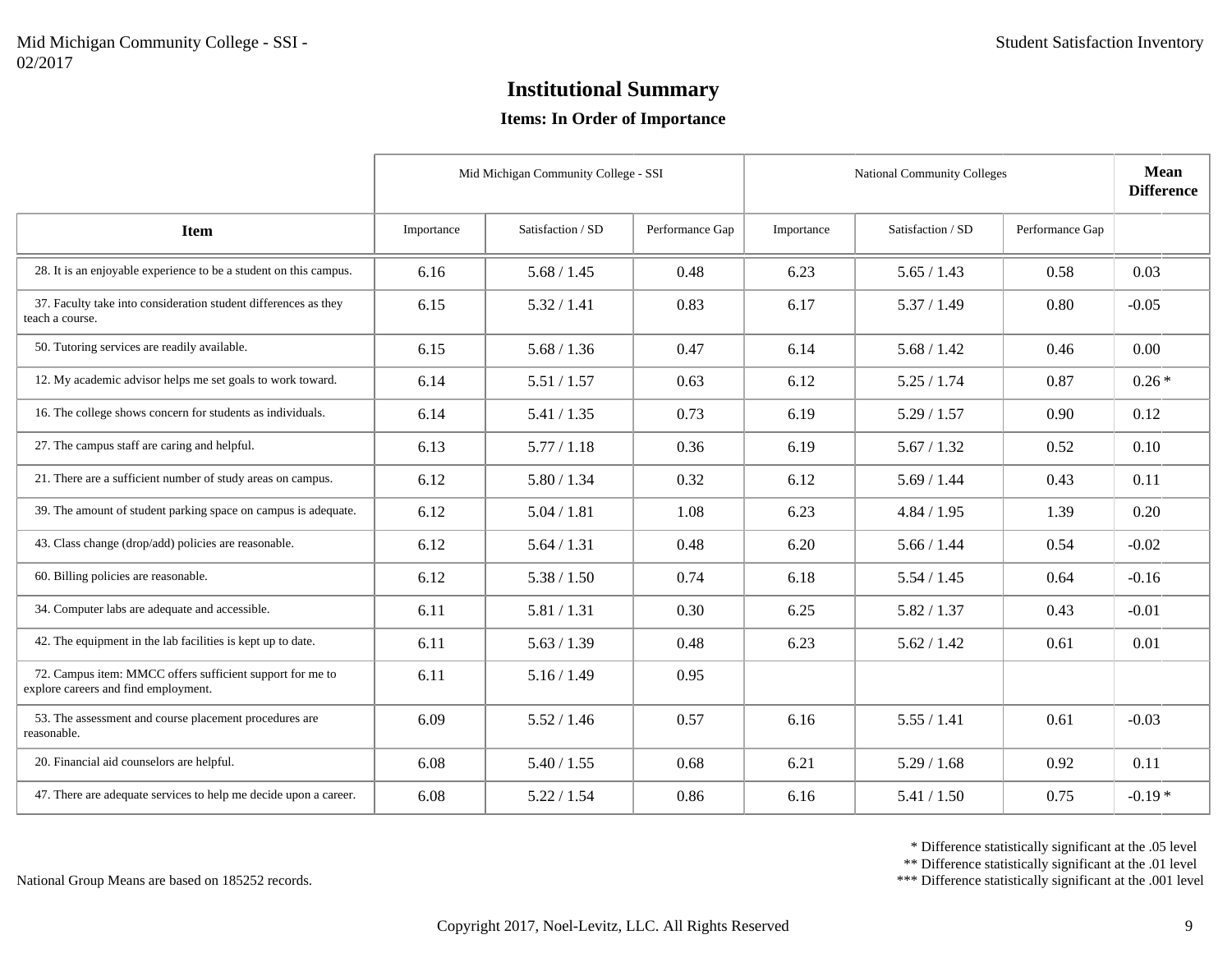## **Items: In Order of Importance**

|                                                                                                                      |            | Mid Michigan Community College - SSI |                 | <b>National Community Colleges</b> |                   |                 | <b>Mean</b><br><b>Difference</b> |
|----------------------------------------------------------------------------------------------------------------------|------------|--------------------------------------|-----------------|------------------------------------|-------------------|-----------------|----------------------------------|
| <b>Item</b>                                                                                                          | Importance | Satisfaction / SD                    | Performance Gap | Importance                         | Satisfaction / SD | Performance Gap |                                  |
| 57. Administrators are approachable to students.                                                                     | 6.08       | 5.52 / 1.44                          | 0.56            | 6.15                               | 5.52 / 1.46       | 0.63            | 0.00                             |
| 62. Bookstore staff are helpful.                                                                                     | 6.06       | 5.62 / 1.43                          | 0.44            | 6.12                               | 5.73 / 1.44       | 0.39            | $-0.11$                          |
| 63. I seldom get the "run-around" when seeking information on<br>this campus.                                        | 6.06       | 5.46 / 1.47                          | 0.60            | 6.13                               | 5.26 / 1.66       | 0.87            | 0.20                             |
| 71. Campus item: Employment related to my academic program is<br>available locally.                                  | 6.06       | 5.04 / 1.70                          | 1.02            |                                    |                   |                 |                                  |
| 88. Financial aid as factor in decision to enroll.                                                                   | 6.06       |                                      |                 | 6.10                               |                   |                 |                                  |
| 64. Nearly all classes deal with practical experiences and<br>applications.                                          | 6.04       | 5.36 / 1.46                          | 0.68            | 6.19                               | 5.57 / 1.38       | 0.62            | $-0.21**$                        |
| 77. Campus item: Working with academic advisor, which are<br>available by appointment only, is a convenient process. | 6.04       | 5.14 / 1.73                          | 0.90            |                                    |                   |                 |                                  |
| 24. Parking lots are well-lighted and secure.                                                                        | 6.03       | 5.53 / 1.42                          | 0.50            | 6.19                               | 5.42 / 1.57       | 0.77            | 0.11                             |
| 26. Library staff are helpful and approachable.                                                                      | 6.03       | 5.69/1.38                            | 0.34            | 6.06                               | 5.78 / 1.35       | 0.28            | $-0.09$                          |
| 48. Counseling staff care about students as individuals.                                                             | 6.02       | 5.40 / 1.39                          | 0.62            | 6.17                               | 5.46 / 1.52       | 0.71            | $-0.06$                          |
| 54. Faculty are interested in my academic problems.                                                                  | 6.01       | 5.26 / 1.46                          | 0.75            | 6.14                               | 5.37/1.51         | 0.77            | $-0.11$                          |
| 55. Academic support services adequately meet the needs of<br>students.                                              | 6.01       | 5.50 / 1.33                          | 0.51            | 6.15                               | 5.50/1.41         | 0.65            | 0.00                             |
| 2. Faculty care about me as an individual.                                                                           | 5.98       | 5.51 / 1.27                          | 0.47            | 6.10                               | 5.52 / 1.43       | 0.58            | $-0.01$                          |
| 56. The business office is open during hours which are convenient<br>for most students.                              | 5.97       | 5.38 / 1.51                          | 0.59            | 6.13                               | 5.59/1.42         | 0.54            | $-0.21*$                         |
| 13. Financial aid awards are announced to students in time to be<br>helpful in college planning.                     | 5.96       | 4.99 / 1.63                          | 0.97            | 6.21                               | 5.21 / 1.68       | 1.00            | $-0.22*$                         |

\* Difference statistically significant at the .05 level

\*\* Difference statistically significant at the .01 level

\*\*\* Difference statistically significant at the .001 level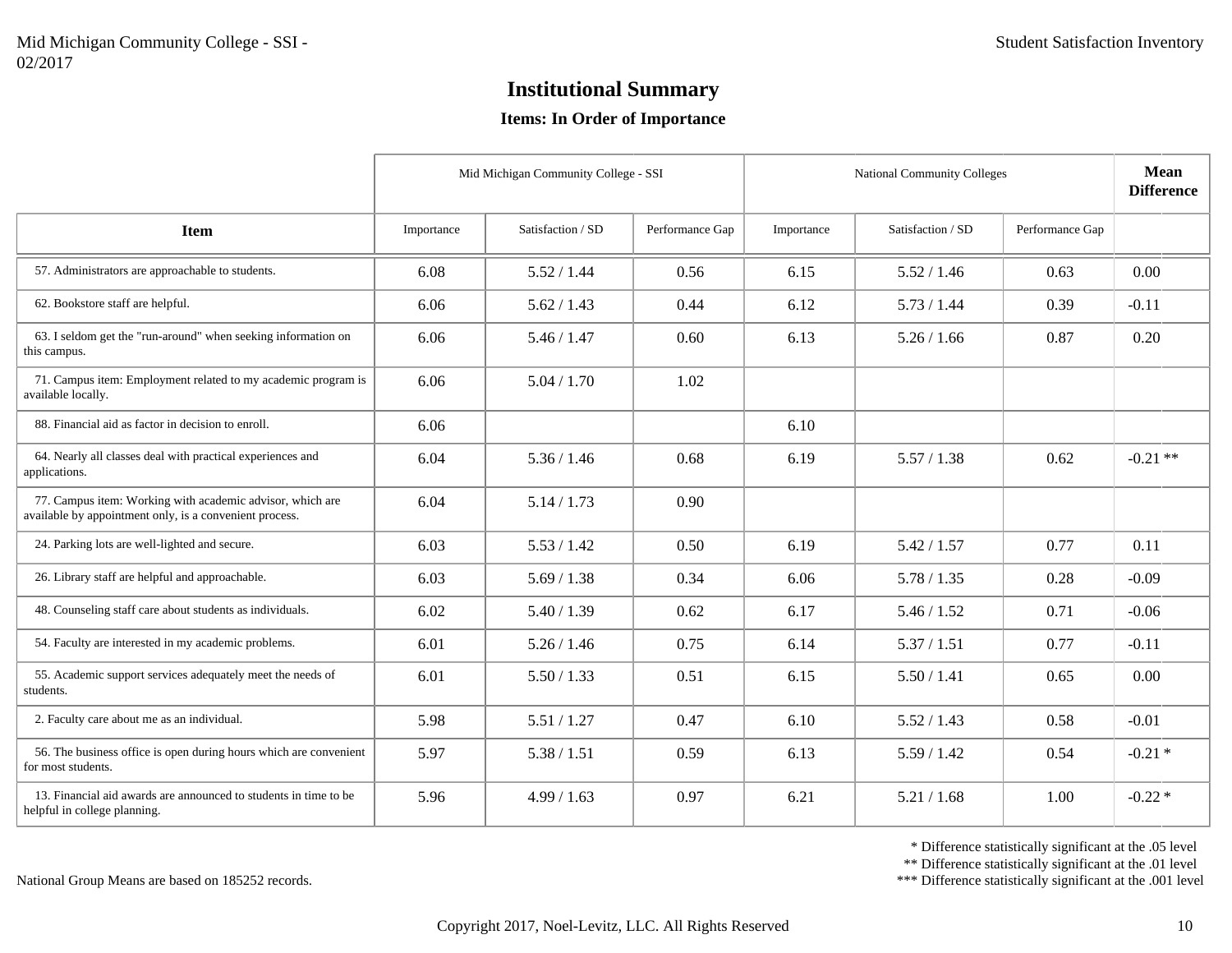## **Items: In Order of Importance**

|                                                                                            |            | Mid Michigan Community College - SSI |                 | <b>National Community Colleges</b> |                   |                 | <b>Mean</b><br><b>Difference</b> |
|--------------------------------------------------------------------------------------------|------------|--------------------------------------|-----------------|------------------------------------|-------------------|-----------------|----------------------------------|
| <b>Item</b>                                                                                | Importance | Satisfaction / SD                    | Performance Gap | Importance                         | Satisfaction / SD | Performance Gap |                                  |
| 22. People on this campus respect and are supportive of each other.                        | 5.96       | 5.57/1.23                            | 0.39            | 6.11                               | 5.52 / 1.39       | 0.59            | 0.05                             |
| 45. This institution has a good reputation within the community.                           | 5.96       | 5.78/1.29                            | 0.18            | 6.13                               | 5.77/1.36         | 0.36            | 0.01                             |
| 30. The career services office provides students with the help they<br>need to get a job.  | 5.95       | 5.07/1.39                            | 0.88            | 6.04                               | 5.25/1.50         | 0.79            | $-0.18$                          |
| 11. Security staff respond quickly in emergencies.                                         | 5.94       | 4.86 / 1.42                          | 1.08            | 6.11                               | 5.28 / 1.49       | 0.83            | $-0.42$ ***                      |
| 49. Admissions counselors respond to prospective students' unique<br>needs and requests.   | 5.94       | 5.39 / 1.41                          | 0.55            | 6.10                               | 5.41 / 1.48       | 0.69            | $-0.02$                          |
| 59. New student orientation services help students adjust to<br>college.                   | 5.90       | 5.42 / 1.37                          | 0.48            | 5.95                               | 5.43 / 1.52       | 0.52            | $-0.01$                          |
| 67. Channels for expressing student complaints are readily<br>available.                   | 5.90       | 5.02 / 1.56                          | 0.88            | 6.04                               | 5.08 / 1.69       | 0.96            | $-0.06$                          |
| 3. The quality of instruction in the vocational/technical programs is<br>excellent.        | 5.84       | 5.25/1.30                            | 0.59            | 6.19                               | 5.52 / 1.37       | 0.67            | $-0.27**$                        |
| 33. Admissions counselors accurately portray the campus in their<br>recruiting practices.  | 5.80       | 5.45/1.36                            | 0.35            | 5.96                               | 5.38 / 1.47       | 0.58            | 0.07                             |
| 9. Internships or practical experiences are provided in my degree/<br>certificate program. | 5.72       | 4.80 / 1.51                          | 0.92            | 6.03                               | 5.17 / 1.62       | 0.86            | $-0.37$ ***                      |
| 38. The student center is a comfortable place for students to spend<br>their leisure time. | 5.71       | 5.46/1.41                            | 0.25            | 5.84                               | 5.50 / 1.45       | 0.34            | $-0.04$                          |
| 1. Most students feel a sense of belonging here.                                           | 5.62       | 5.45/1.40                            | 0.17            | 5.66                               | 5.43 / 1.39       | 0.23            | 0.02                             |
| 4. Security staff are helpful.                                                             | 5.55       | 5.17/1.52                            | 0.38            | 5.78                               | 5.30 / 1.55       | 0.48            | $-0.13$                          |
| 89. Academic reputation as factor in decision to enroll.                                   | 5.54       |                                      |                 | 5.94                               |                   |                 |                                  |

\* Difference statistically significant at the .05 level

\*\* Difference statistically significant at the .01 level

\*\*\* Difference statistically significant at the .001 level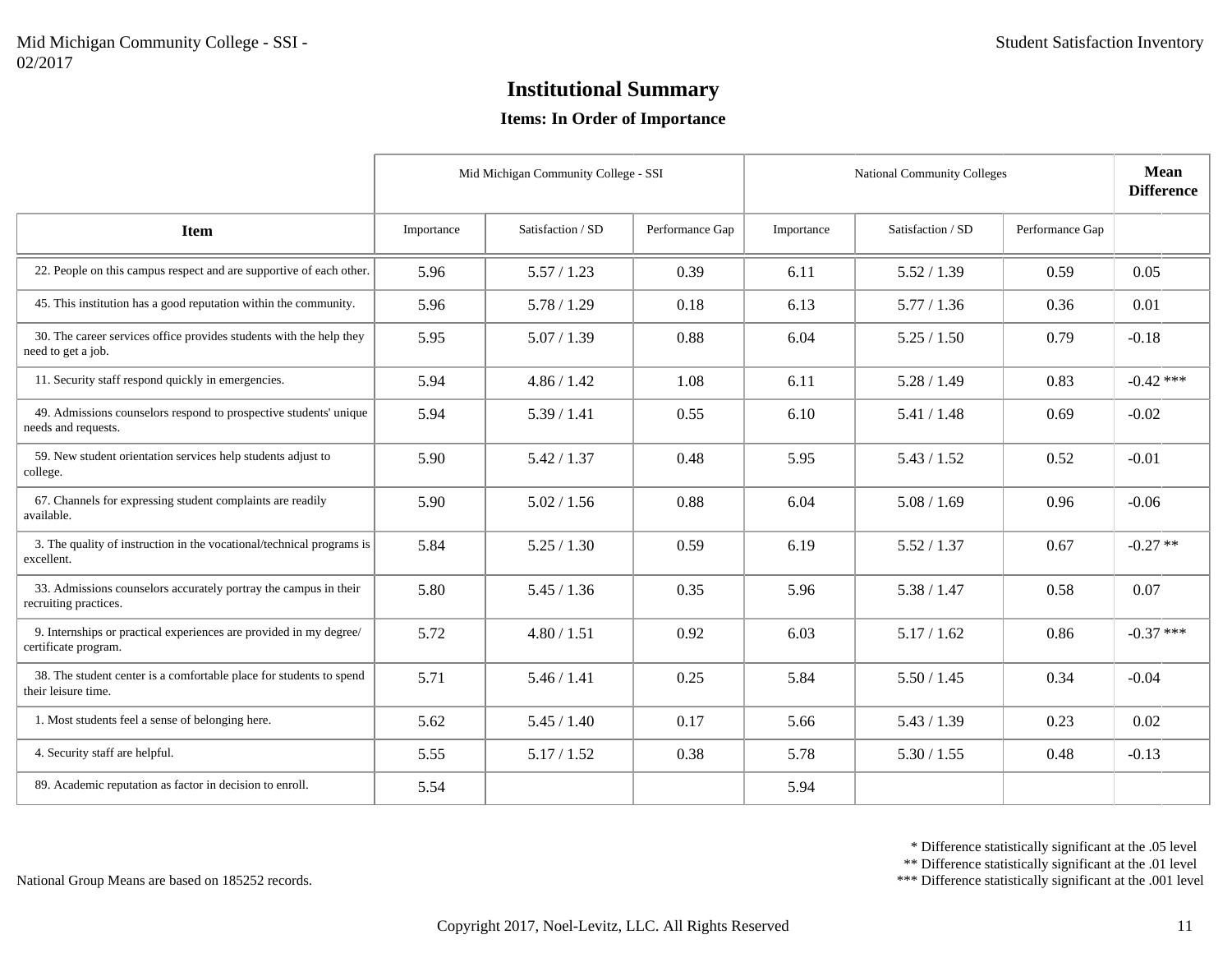## **Items: In Order of Importance**

|                                                                                                      |            | Mid Michigan Community College - SSI |                 | <b>National Community Colleges</b> |                   |                 | <b>Mean</b><br><b>Difference</b> |
|------------------------------------------------------------------------------------------------------|------------|--------------------------------------|-----------------|------------------------------------|-------------------|-----------------|----------------------------------|
| <b>Item</b>                                                                                          | Importance | Satisfaction / SD                    | Performance Gap | Importance                         | Satisfaction / SD | Performance Gap |                                  |
| 78. Campus item: Certain Classes are offered on one campus,<br>which requires travel to that campus. | 5.44       | 4.66 / 1.77                          | 0.78            |                                    |                   |                 |                                  |
| 44. I generally know what's happening on campus.                                                     | 5.42       | 5.11 / 1.44                          | 0.31            | 5.67                               | 5.22 / 1.55       | 0.45            | $-0.11$                          |
| 80. Campus item: On-campus groups and clubs give students an<br>opportunity to get involved.         | 5.27       | 4.84 / 1.74                          | 0.43            |                                    |                   |                 |                                  |
| 95. Personalized attention prior to enrollment as factor in decision<br>to enroll.                   | 5.25       |                                      |                 | 5.47                               |                   |                 |                                  |
| 93. Geographic setting as factor in decision to enroll.                                              | 5.17       |                                      |                 | 5.58                               |                   |                 |                                  |
| 79. Campus item: Taking classes in both Mt. Pleasant and Harrison<br>is convenient for me.           | 5.09       | 4.01 / 2.07                          | 1.08            |                                    |                   |                 |                                  |
| 19. This campus provides effective support services for displaced<br>homemakers.                     | 5.01       | 4.86 / 1.40                          | 0.15            | 5.39                               | 5.00 / 1.47       | 0.39            | $-0.14$                          |
| 94. Campus appearance as factor in decision to enroll.                                               | 4.86       |                                      |                 | 5.27                               |                   |                 |                                  |
| 17. Personnel in the Veterans' Services program are helpful.                                         | 4.84       | 4.83 / 1.34                          | 0.01            | 5.22                               | 4.98 / 1.49       | 0.24            | $-0.15$                          |
| 90. Size of institution as factor in decision to enroll.                                             | 4.79       |                                      |                 | 5.21                               |                   |                 |                                  |
| 92. Recommendations from family/friends as factor in decision to<br>enroll.                          | 4.62       |                                      |                 | 4.99                               |                   |                 |                                  |
| 73. Campus item: I have quality and affordable options for child<br>care while I attend classes.     | 4.52       | 4.52 / 1.50                          | 0.00            |                                    |                   |                 |                                  |
| 10. Child care facilities are available on campus.                                                   | 3.93       | 4.02 / 1.55                          | $-0.09$         | 4.60                               | 4.46 / 1.80       | 0.14            | $-0.44$ ***                      |
| 91. Opportunity to play sports as factor in decision to enroll.                                      | 3.29       |                                      |                 | 3.56                               |                   |                 |                                  |
| 81. Institution's commitment to part-time students?                                                  |            | 5.74 / 1.31                          |                 |                                    | 5.74 / 1.36       |                 | 0.00                             |

\* Difference statistically significant at the .05 level

\*\* Difference statistically significant at the .01 level

\*\*\* Difference statistically significant at the .001 level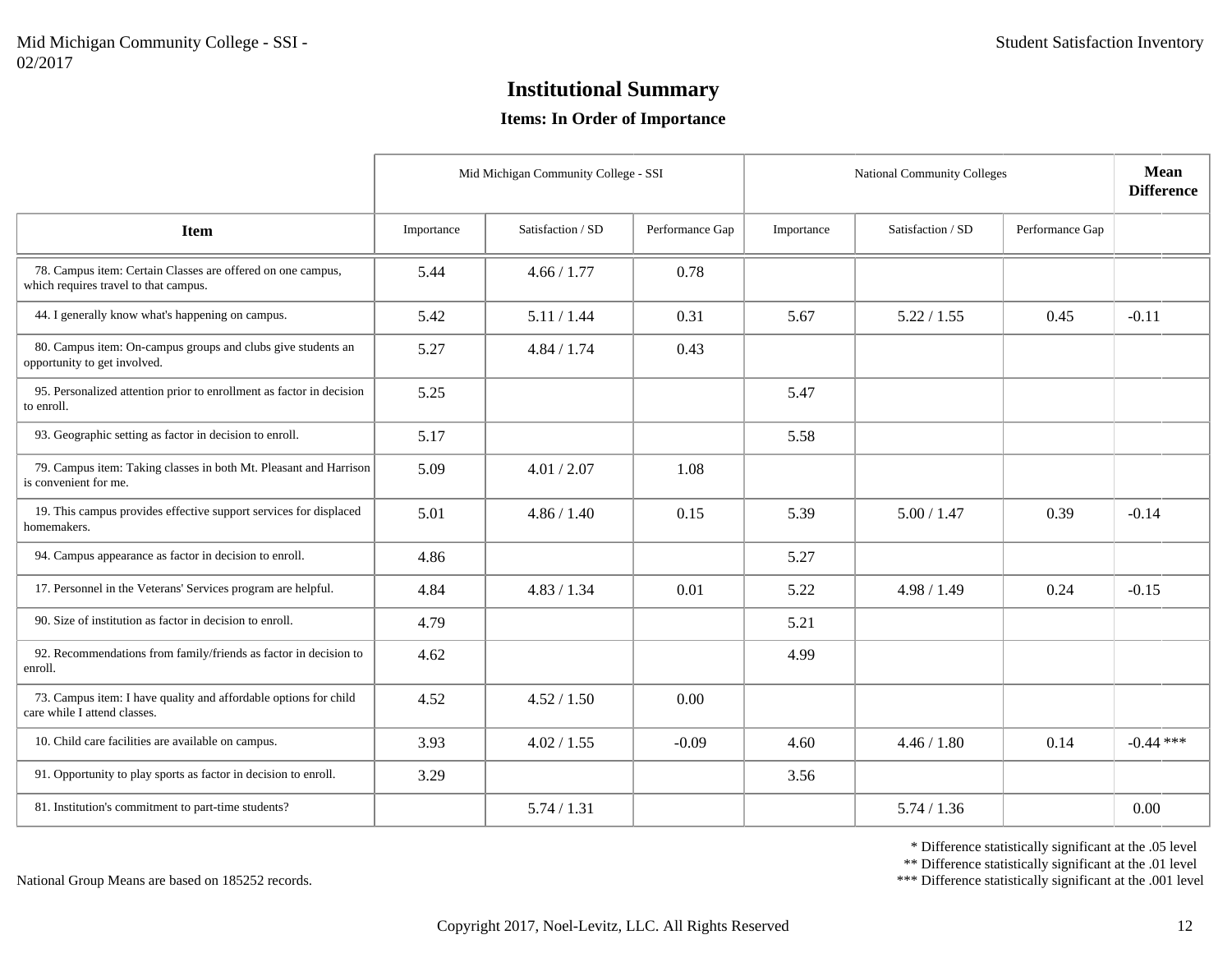## **Items: In Order of Importance**

|                                                                |            | Mid Michigan Community College - SSI |                 | <b>National Community Colleges</b> | Mean<br><b>Difference</b> |                 |          |
|----------------------------------------------------------------|------------|--------------------------------------|-----------------|------------------------------------|---------------------------|-----------------|----------|
| <b>Item</b>                                                    | Importance | Satisfaction / SD                    | Performance Gap | Importance                         | Satisfaction / SD         | Performance Gap |          |
| 82. Institution's commitment to evening students?              |            | 5.68 / 1.31                          |                 |                                    | 5.61 / 1.45               |                 | 0.07     |
| 83. Institution's commitment to older, returning learners?     |            | 5.67 / 1.32                          |                 |                                    | 5.71/1.42                 |                 | $-0.04$  |
| 84. Institution's commitment to under-represented populations? |            | 5.48 / 1.38                          |                 |                                    | 5.59/1.41                 |                 | $-0.11$  |
| 85. Institution's commitment to commuters?                     |            | 5.59/1.40                            |                 |                                    | 5.56 / 1.47               |                 | 0.03     |
| 86. Institution's commitment to students with disabilities?    |            | 5.48 / 1.44                          |                 |                                    | 5.72 / 1.40               |                 | $-0.24*$ |

\* Difference statistically significant at the .05 level

\*\* Difference statistically significant at the .01 level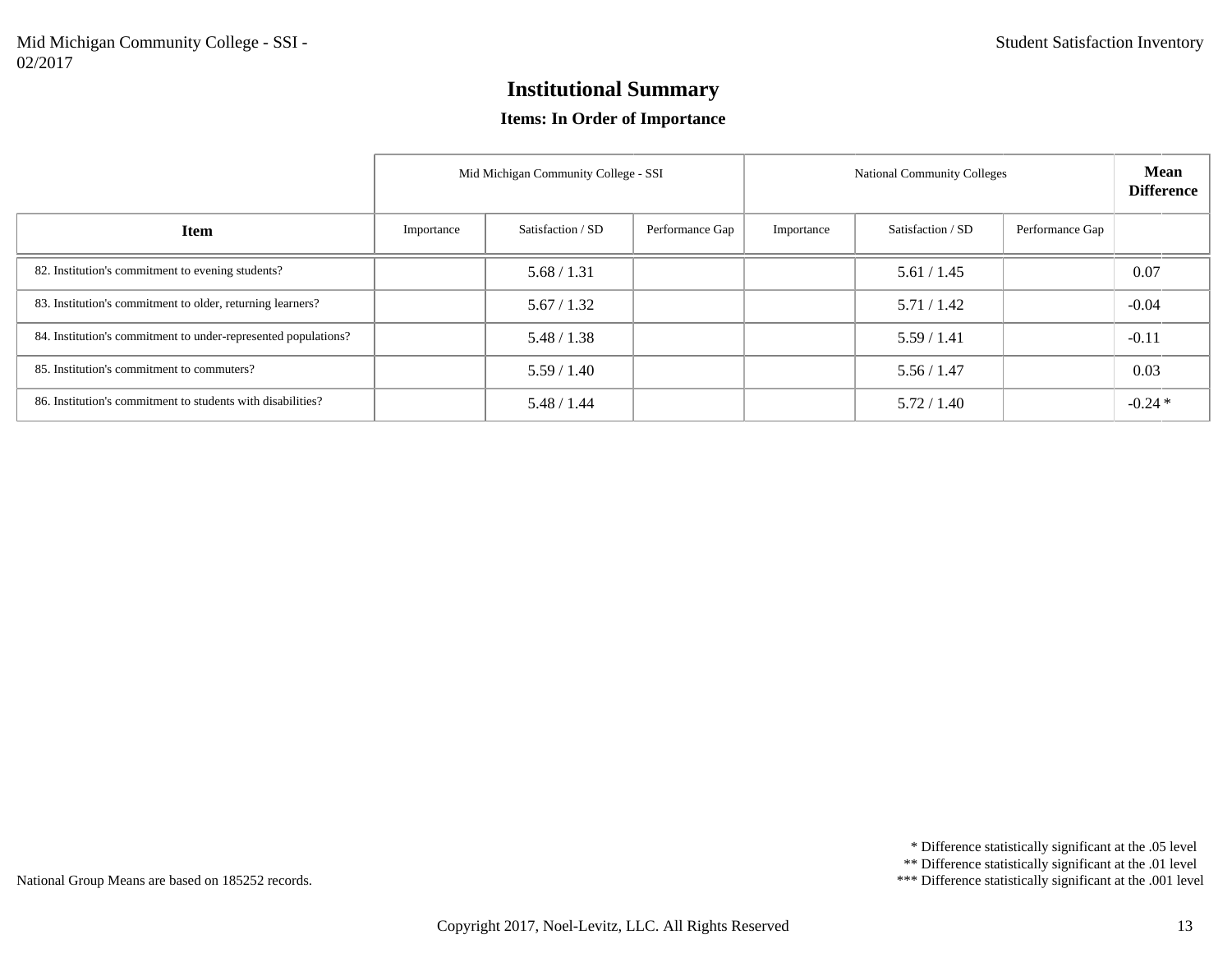#### **Scales: In Order With Items That Make Up the Scale - Academic Advising/Counseling**

|                                                                                               |            | Mid Michigan Community College - SSI |                 | <b>National Community Colleges</b> | <b>Mean</b><br><b>Difference</b> |                 |           |
|-----------------------------------------------------------------------------------------------|------------|--------------------------------------|-----------------|------------------------------------|----------------------------------|-----------------|-----------|
| Scale/Item                                                                                    | Importance | Satisfaction / SD                    | Performance Gap | Importance                         | Satisfaction / SD                | Performance Gap |           |
| <b>ACADEMIC ADVISING/COUNSELING</b>                                                           | 6.26       | 5.60 / 1.14                          | 0.66            | 6.26                               | 5.42 / 1.36                      | 0.84            | $0.18*$   |
| 6. My academic advisor is approachable.                                                       | 6.35       | 5.86 / 1.41                          | 0.49            | 6.32                               | 5.59/1.62                        | 0.73            | $0.27**$  |
| 12. My academic advisor helps me set goals to work toward.                                    | 6.14       | 5.51 / 1.57                          | 0.63            | 6.12                               | 5.25/1.74                        | 0.87            | $0.26*$   |
| 25. My academic advisor is concerned about my success as an<br>individual.                    | 6.17       | 5.43 / 1.58                          | 0.74            | 6.23                               | 5.29/1.71                        | 0.94            | 0.14      |
| 32. My academic advisor is knowledgeable about my program<br>requirements.                    | 6.48       | 5.75/1.44                            | 0.73            | 6.40                               | 5.57/1.64                        | 0.83            | 0.18      |
| 40. My academic advisor is knowledgeable about the transfer<br>requirements of other schools. | 6.35       | 5.71/1.46                            | 0.64            | 6.26                               | 5.34 / 1.66                      | 0.92            | $0.37***$ |
| 48. Counseling staff care about students as individuals.                                      | 6.02       | 5.40 / 1.39                          | 0.62            | 6.17                               | 5.46 / 1.52                      | 0.71            | $-0.06$   |
| 52. This school does whatever it can to help me reach my<br>educational goals.                | 6.29       | 5.50/1.43                            | 0.79            | 6.31                               | 5.43 / 1.50                      | 0.88            | 0.07      |

\* Difference statistically significant at the .05 level

\*\* Difference statistically significant at the .01 level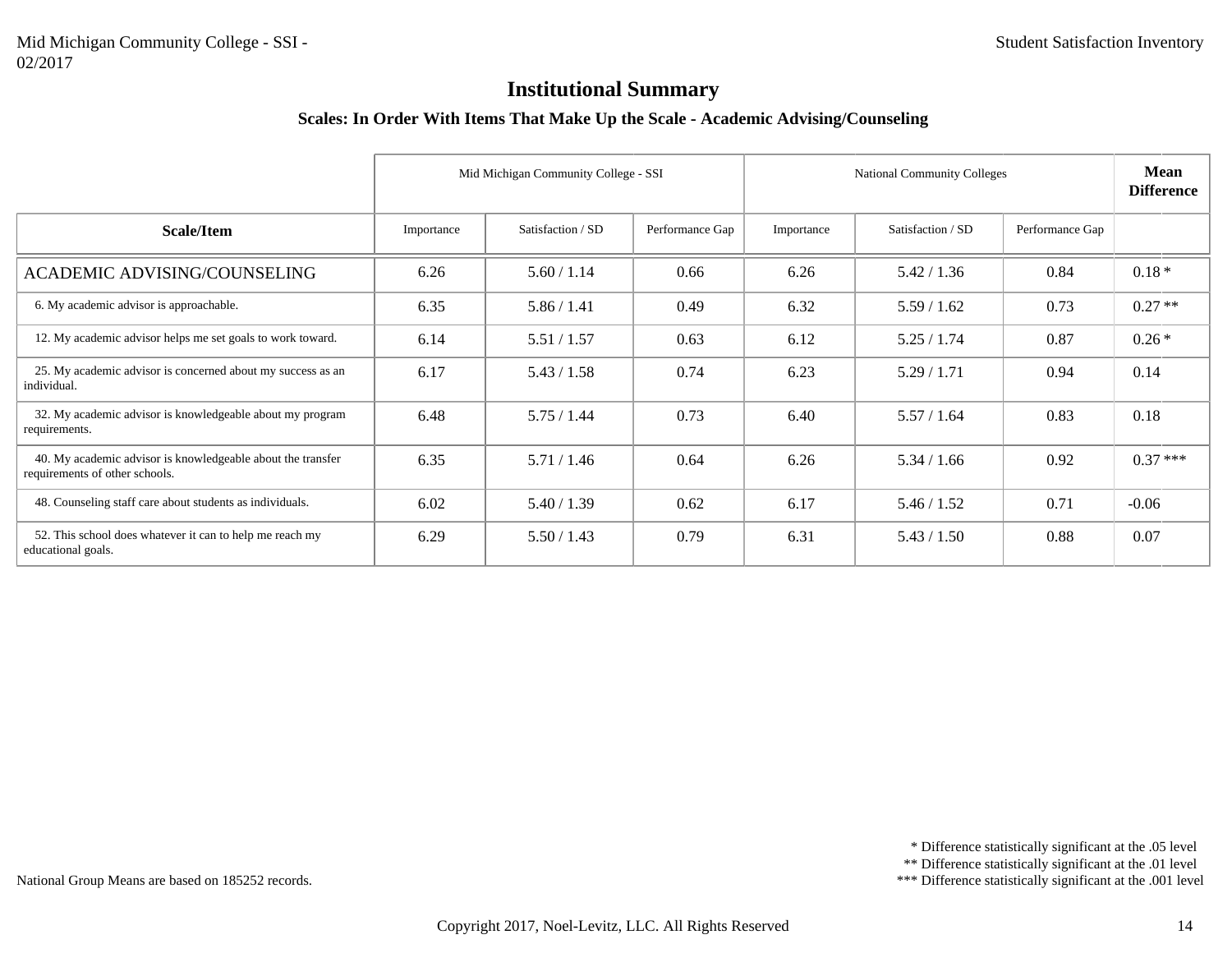#### **Scales: In Order With Items That Make Up the Scale - Academic Services**

|                                                                         | Mid Michigan Community College - SSI<br><b>National Community Colleges</b> |                   |                 |            |                   | <b>Mean</b><br><b>Difference</b> |         |
|-------------------------------------------------------------------------|----------------------------------------------------------------------------|-------------------|-----------------|------------|-------------------|----------------------------------|---------|
| Scale/Item                                                              | Importance                                                                 | Satisfaction / SD | Performance Gap | Importance | Satisfaction / SD | Performance Gap                  |         |
| <b>ACADEMIC SERVICES</b>                                                | 6.12                                                                       | 5.71/0.99         | 0.41            | 6.16       | 5.70 / 1.06       | 0.46                             | 0.01    |
| 14. Library resources and services are adequate.                        | 6.28                                                                       | 5.86 / 1.29       | 0.42            | 6.19       | 5.83 / 1.31       | 0.36                             | 0.03    |
| 21. There are a sufficient number of study areas on campus.             | 6.12                                                                       | 5.80 / 1.34       | 0.32            | 6.12       | 5.69/1.44         | 0.43                             | 0.11    |
| 26. Library staff are helpful and approachable.                         | 6.03                                                                       | 5.69/1.38         | 0.34            | 6.06       | 5.78/1.35         | 0.28                             | $-0.09$ |
| 34. Computer labs are adequate and accessible.                          | 6.11                                                                       | 5.81 / 1.31       | 0.30            | 6.25       | 5.82 / 1.37       | 0.43                             | $-0.01$ |
| 42. The equipment in the lab facilities is kept up to date.             | 6.11                                                                       | 5.63 / 1.39       | 0.48            | 6.23       | 5.62 / 1.42       | 0.61                             | 0.01    |
| 50. Tutoring services are readily available.                            | 6.15                                                                       | 5.68 / 1.36       | 0.47            | 6.14       | 5.68 / 1.42       | 0.46                             | 0.00    |
| 55. Academic support services adequately meet the needs of<br>students. | 6.01                                                                       | 5.50 / 1.33       | 0.51            | 6.15       | 5.50/1.41         | 0.65                             | 0.00    |

\* Difference statistically significant at the .05 level

\*\* Difference statistically significant at the .01 level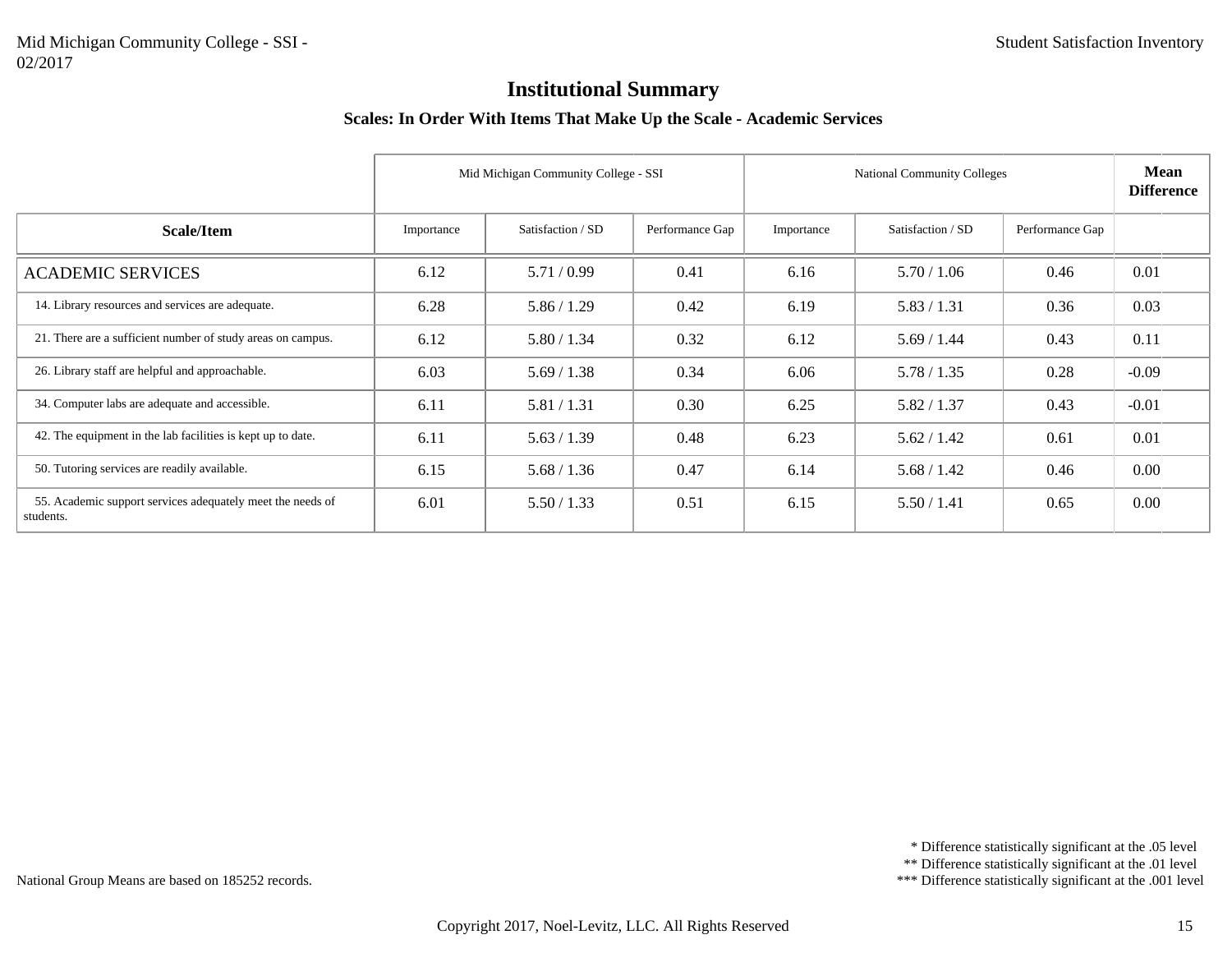#### **Scales: In Order With Items That Make Up the Scale - Admissions and Financial Aid**

|                                                                                                  |            | Mid Michigan Community College - SSI | <b>National Community Colleges</b> |            |                   |                 |          |
|--------------------------------------------------------------------------------------------------|------------|--------------------------------------|------------------------------------|------------|-------------------|-----------------|----------|
| Scale/Item                                                                                       | Importance | Satisfaction / SD                    | Performance Gap                    | Importance | Satisfaction / SD | Performance Gap |          |
| ADMISSIONS AND FINANCIAL AID                                                                     | 6.05       | 5.39/1.09                            | 0.66                               | 6.18       | 5.38 / 1.27       | 0.80            | 0.01     |
| 7. Adequate financial aid is available for most students.                                        | 6.25       | 5.41 / 1.63                          | 0.84                               | 6.31       | 5.41 / 1.66       | 0.90            | 0.00     |
| 13. Financial aid awards are announced to students in time to be<br>helpful in college planning. | 5.96       | 4.99/1.63                            | 0.97                               | 6.21       | 5.21/1.68         | 1.00            | $-0.22*$ |
| 20. Financial aid counselors are helpful.                                                        | 6.08       | 5.40 / 1.55                          | 0.68                               | 6.21       | 5.29/1.68         | 0.92            | 0.11     |
| 33. Admissions counselors accurately portray the campus in their<br>recruiting practices.        | 5.80       | 5.45/1.36                            | 0.35                               | 5.96       | 5.38 / 1.47       | 0.58            | 0.07     |
| 41. Admissions staff are knowledgeable.                                                          | 6.22       | 5.70/1.25                            | 0.52                               | 6.27       | 5.58 / 1.44       | 0.69            | 0.12     |
| 49. Admissions counselors respond to prospective students' unique<br>needs and requests.         | 5.94       | 5.39/1.41                            | 0.55                               | 6.10       | 5.41 / 1.48       | 0.69            | $-0.02$  |

\* Difference statistically significant at the .05 level

\*\* Difference statistically significant at the .01 level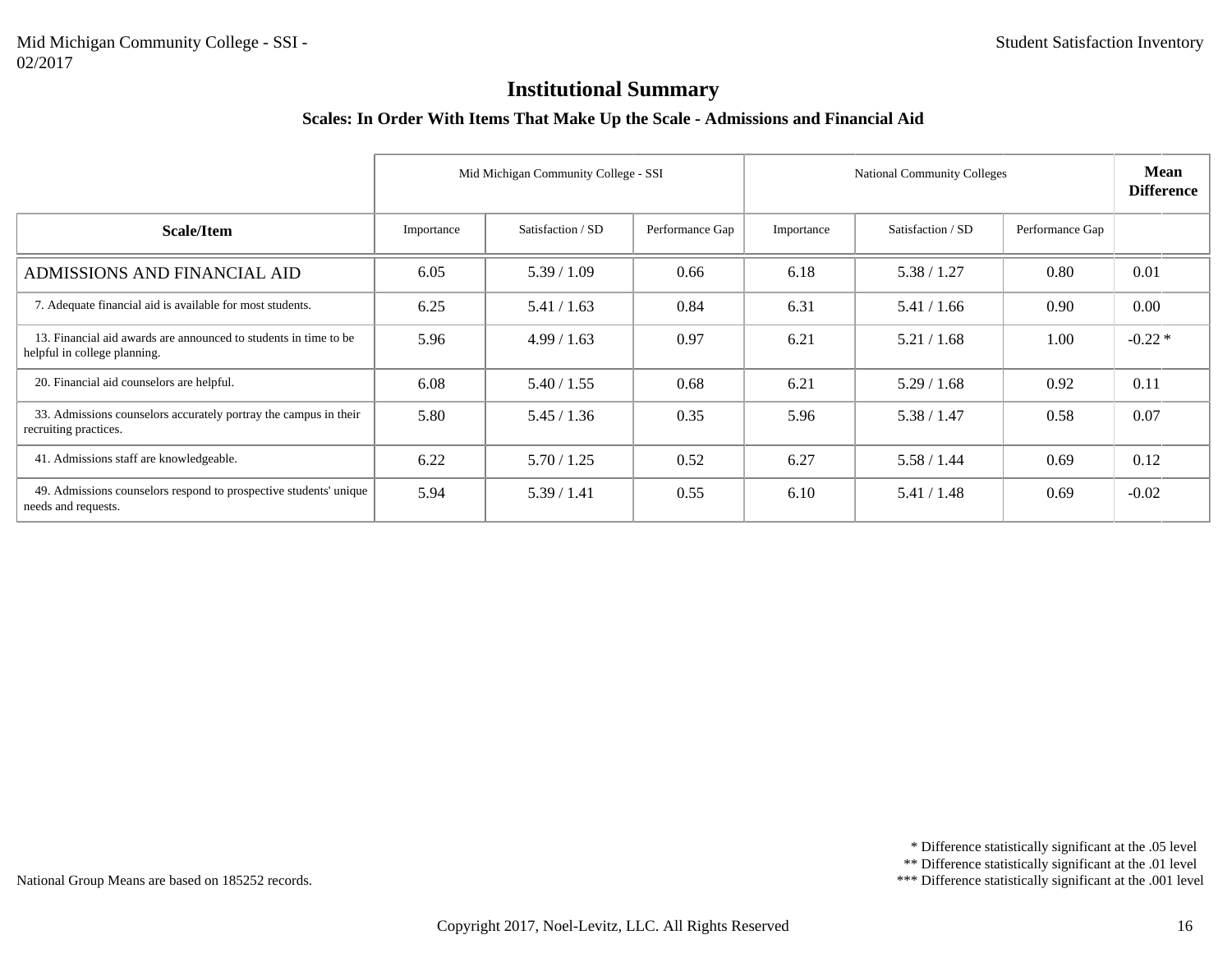#### **Scales: In Order With Items That Make Up the Scale - Campus Climate**

|                                                                                |            | Mid Michigan Community College - SSI |                 |            | <b>National Community Colleges</b> |                 |          |
|--------------------------------------------------------------------------------|------------|--------------------------------------|-----------------|------------|------------------------------------|-----------------|----------|
| Scale/Item                                                                     | Importance | Satisfaction / SD                    | Performance Gap | Importance | Satisfaction / SD                  | Performance Gap |          |
| <b>CAMPUS CLIMATE</b>                                                          | 6.02       | 5.55/1.01                            | 0.47            | 6.10       | 5.50 / 1.12                        | 0.60            | 0.05     |
| 1. Most students feel a sense of belonging here.                               | 5.62       | 5.45 / 1.40                          | 0.17            | 5.66       | 5.43 / 1.39                        | 0.23            | 0.02     |
| 2. Faculty care about me as an individual.                                     | 5.98       | 5.51 / 1.27                          | 0.47            | 6.10       | 5.52 / 1.43                        | 0.58            | $-0.01$  |
| 16. The college shows concern for students as individuals.                     | 6.14       | 5.41 / 1.35                          | 0.73            | 6.19       | 5.29 / 1.57                        | 0.90            | 0.12     |
| 22. People on this campus respect and are supportive of each other.            | 5.96       | 5.57/1.23                            | 0.39            | 6.11       | 5.52 / 1.39                        | 0.59            | 0.05     |
| 27. The campus staff are caring and helpful.                                   | 6.13       | 5.77/1.18                            | 0.36            | 6.19       | 5.67 / 1.32                        | 0.52            | 0.10     |
| 28. It is an enjoyable experience to be a student on this campus.              | 6.16       | 5.68 / 1.45                          | 0.48            | 6.23       | 5.65 / 1.43                        | 0.58            | 0.03     |
| 31. The campus is safe and secure for all students.                            | 6.42       | 6.02 / 1.17                          | 0.40            | 6.41       | 5.82 / 1.29                        | 0.59            | $0.20**$ |
| 36. Students are made to feel welcome on this campus.                          | 6.22       | 5.87/1.20                            | 0.35            | 6.26       | 5.77/1.34                          | 0.49            | 0.10     |
| 44. I generally know what's happening on campus.                               | 5.42       | 5.11 / 1.44                          | 0.31            | 5.67       | 5.22 / 1.55                        | 0.45            | $-0.11$  |
| 45. This institution has a good reputation within the community.               | 5.96       | 5.78 / 1.29                          | 0.18            | 6.13       | 5.77/1.36                          | 0.36            | 0.01     |
| 52. This school does whatever it can to help me reach my<br>educational goals. | 6.29       | 5.50 / 1.43                          | 0.79            | 6.31       | 5.43 / 1.50                        | 0.88            | 0.07     |
| 57. Administrators are approachable to students.                               | 6.08       | 5.52 / 1.44                          | 0.56            | 6.15       | 5.52 / 1.46                        | 0.63            | 0.00     |
| 59. New student orientation services help students adjust to<br>college.       | 5.90       | 5.42 / 1.37                          | 0.48            | 5.95       | 5.43 / 1.52                        | 0.52            | $-0.01$  |
| 63. I seldom get the "run-around" when seeking information on<br>this campus.  | 6.06       | 5.46 / 1.47                          | 0.60            | 6.13       | 5.26 / 1.66                        | 0.87            | 0.20     |
| 67. Channels for expressing student complaints are readily<br>available.       | 5.90       | 5.02 / 1.56                          | 0.88            | 6.04       | 5.08 / 1.69                        | 0.96            | $-0.06$  |

\* Difference statistically significant at the .05 level

\*\* Difference statistically significant at the .01 level

\*\*\* Difference statistically significant at the .001 level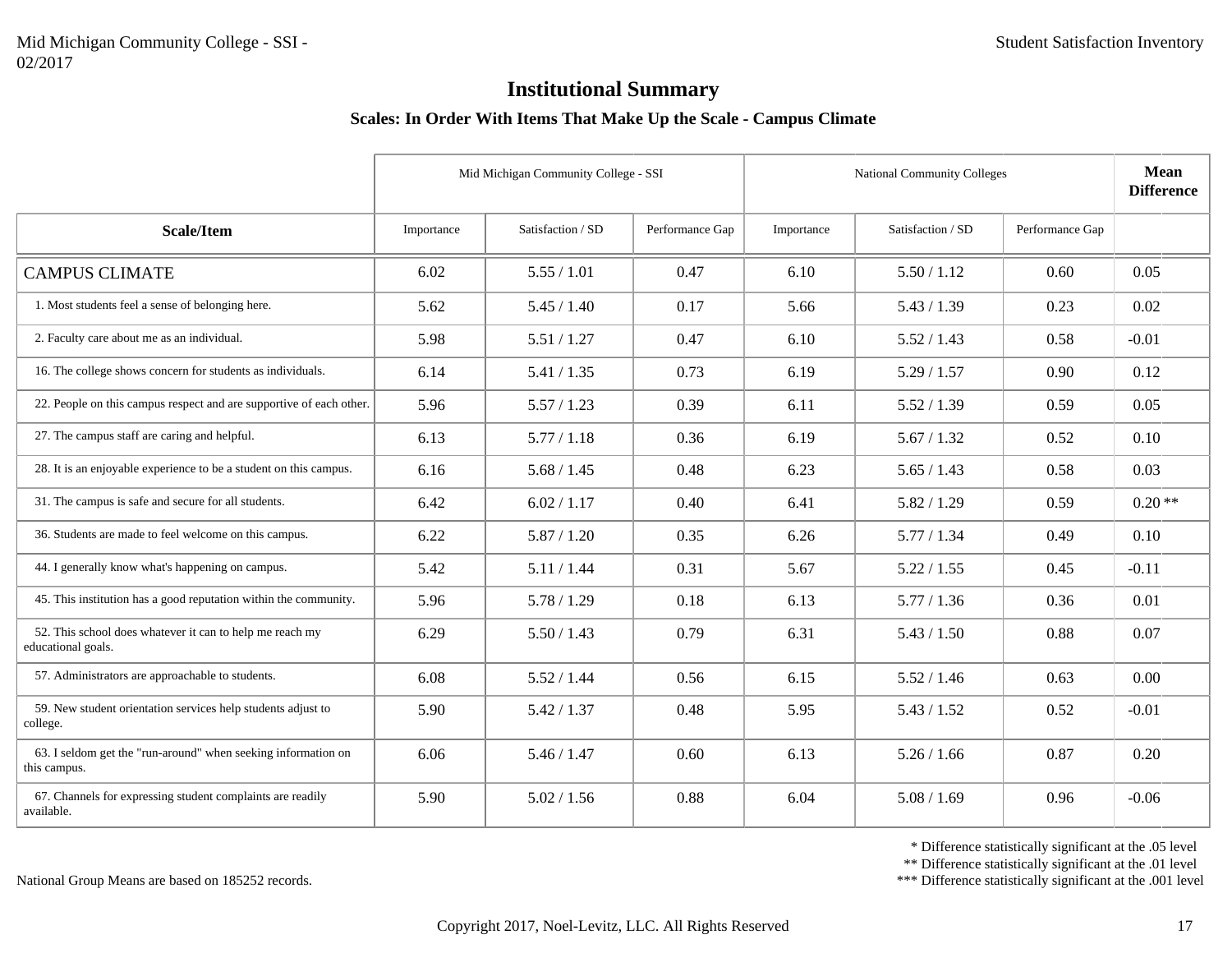#### **Scales: In Order With Items That Make Up the Scale - Campus Support Services**

|                                                                                            |            | Mid Michigan Community College - SSI |                 | <b>National Community Colleges</b> | <b>Mean</b><br><b>Difference</b> |                 |             |
|--------------------------------------------------------------------------------------------|------------|--------------------------------------|-----------------|------------------------------------|----------------------------------|-----------------|-------------|
| Scale/Item                                                                                 | Importance | Satisfaction / SD                    | Performance Gap | Importance                         | Satisfaction / SD                | Performance Gap |             |
| <b>CAMPUS SUPPORT SERVICES</b>                                                             | 5.41       | 5.04 / 1.16                          | 0.37            | 5.67                               | 5.21 / 1.26                      | 0.46            | $-0.17*$    |
| 10. Child care facilities are available on campus.                                         | 3.93       | 4.02 / 1.55                          | $-0.09$         | 4.60                               | 4.46 / 1.80                      | 0.14            | $-0.44$ *** |
| 17. Personnel in the Veterans' Services program are helpful.                               | 4.84       | 4.83 / 1.34                          | 0.01            | 5.22                               | 4.98 / 1.49                      | 0.24            | $-0.15$     |
| 19. This campus provides effective support services for displaced<br>homemakers.           | 5.01       | 4.86 / 1.40                          | 0.15            | 5.39                               | 5.00 / 1.47                      | 0.39            | $-0.14$     |
| 30. The career services office provides students with the help they<br>need to get a job.  | 5.95       | 5.07 / 1.39                          | 0.88            | 6.04                               | 5.25/1.50                        | 0.79            | $-0.18$     |
| 38. The student center is a comfortable place for students to spend<br>their leisure time. | 5.71       | 5.46 / 1.41                          | 0.25            | 5.84                               | 5.50 / 1.45                      | 0.34            | $-0.04$     |
| 47. There are adequate services to help me decide upon a career.                           | 6.08       | 5.22 / 1.54                          | 0.86            | 6.16                               | 5.41 / 1.50                      | 0.75            | $-0.19*$    |
| 59. New student orientation services help students adjust to<br>college.                   | 5.90       | 5.42 / 1.37                          | 0.48            | 5.95                               | 5.43 / 1.52                      | 0.52            | $-0.01$     |

\* Difference statistically significant at the .05 level

\*\* Difference statistically significant at the .01 level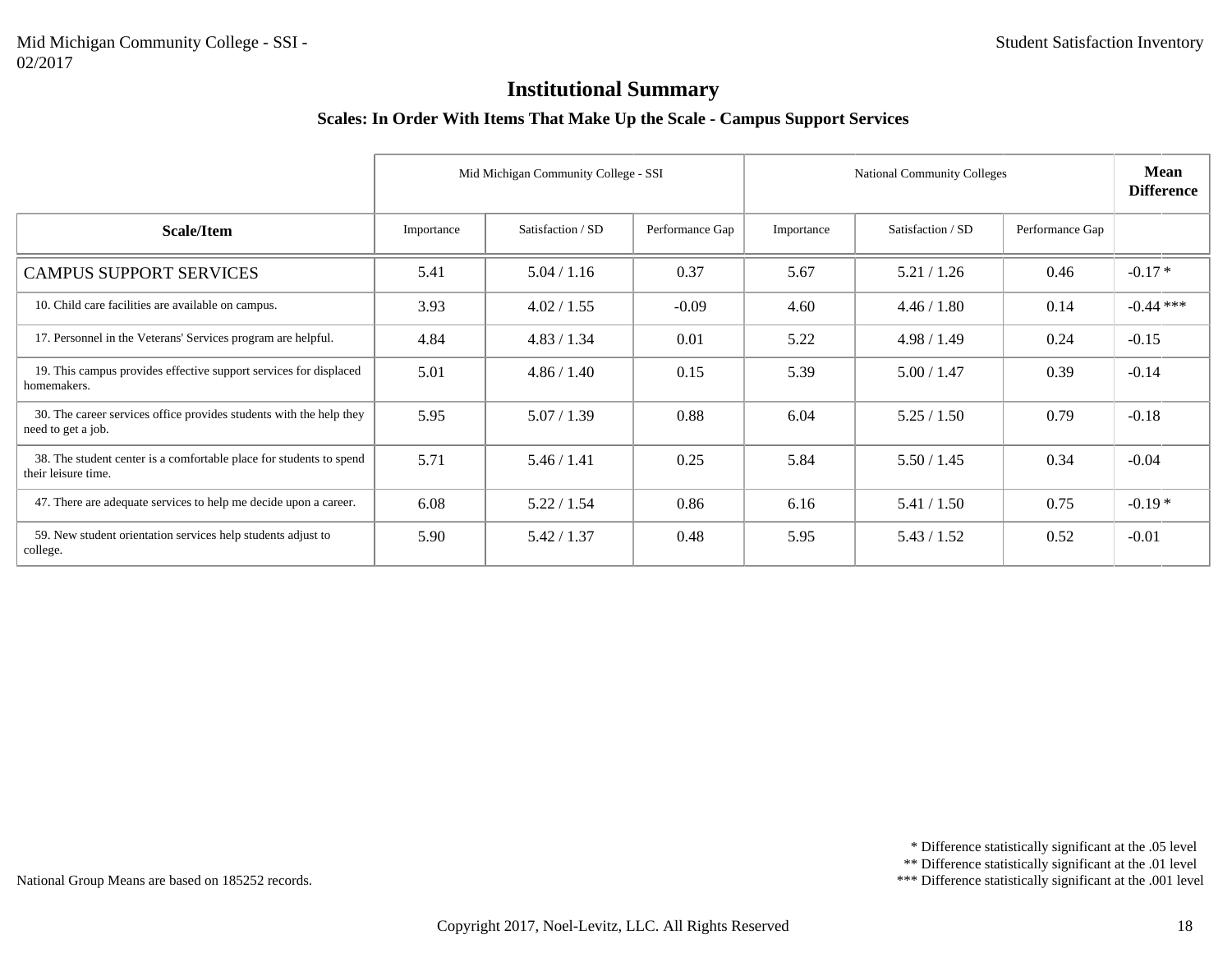#### **Scales: In Order With Items That Make Up the Scale - Concern for the Individual**

|                                                                                 | Mid Michigan Community College - SSI<br><b>National Community Colleges</b> |                   |                 |            |                   |                 | <b>Mean</b><br><b>Difference</b> |
|---------------------------------------------------------------------------------|----------------------------------------------------------------------------|-------------------|-----------------|------------|-------------------|-----------------|----------------------------------|
| Scale/Item                                                                      | Importance                                                                 | Satisfaction / SD | Performance Gap | Importance | Satisfaction / SD | Performance Gap |                                  |
| <b>CONCERN FOR THE INDIVIDUAL</b>                                               | 6.14                                                                       | 5.49/1.11         | 0.65            | 6.20       | 5.43 / 1.26       | 0.77            | 0.06                             |
| 2. Faculty care about me as an individual.                                      | 5.98                                                                       | 5.51/1.27         | 0.47            | 6.10       | 5.52 / 1.43       | 0.58            | $-0.01$                          |
| 16. The college shows concern for students as individuals.                      | 6.14                                                                       | 5.41 / 1.35       | 0.73            | 6.19       | 5.29/1.57         | 0.90            | 0.12                             |
| 25. My academic advisor is concerned about my success as an<br>individual.      | 6.17                                                                       | 5.43/1.58         | 0.74            | 6.23       | 5.29/1.71         | 0.94            | 0.14                             |
| 29. Faculty are fair and unbiased in their treatment of individual<br>students. | 6.41                                                                       | 5.68 / 1.38       | 0.73            | 6.34       | 5.57/1.49         | 0.77            | 0.11                             |
| 48. Counseling staff care about students as individuals.                        | 6.02                                                                       | 5.40/1.39         | 0.62            | 6.17       | 5.46 / 1.52       | 0.71            | $-0.06$                          |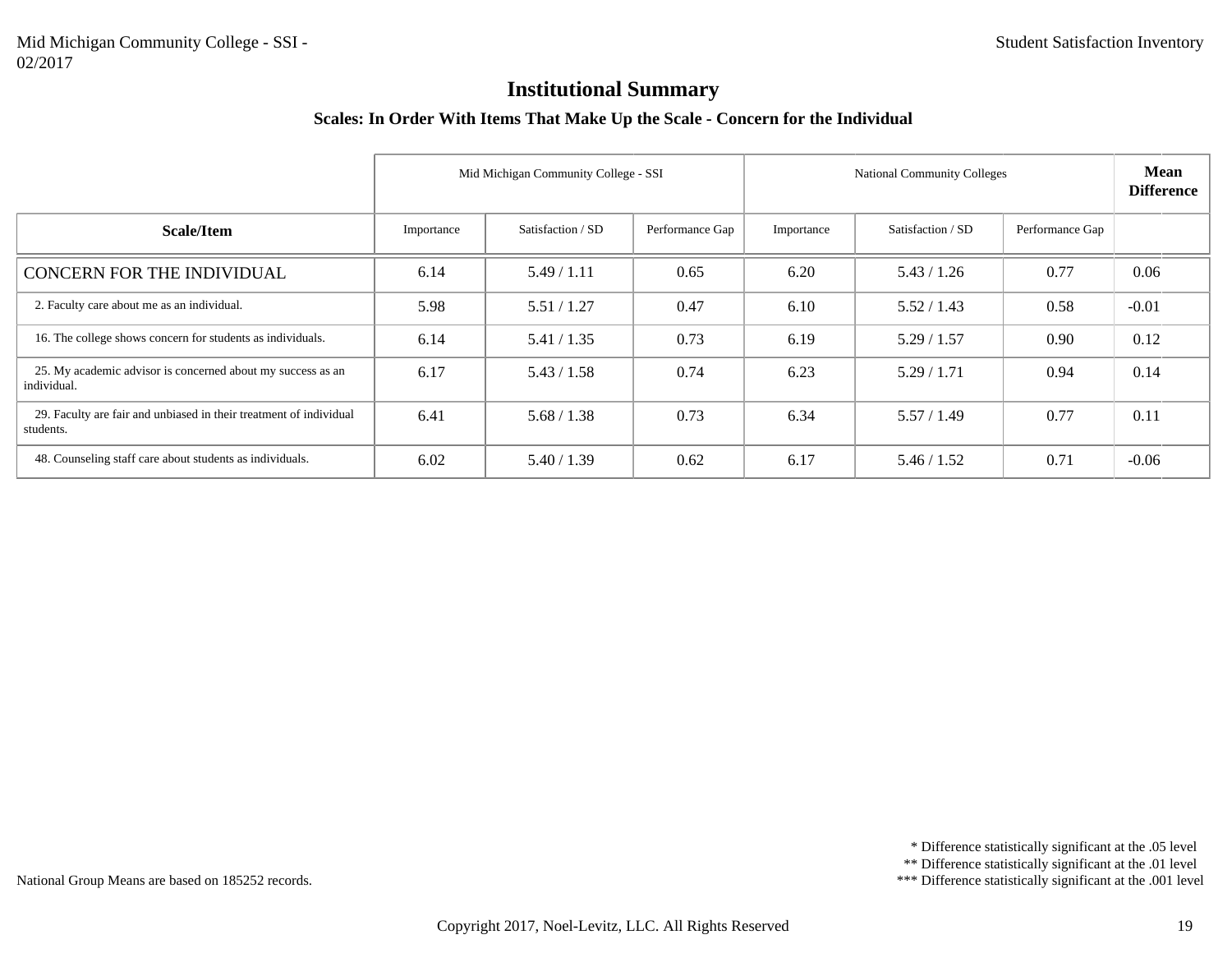#### **Scales: In Order With Items That Make Up the Scale - Instructional Effectiveness**

|                                                                                     |            | Mid Michigan Community College - SSI |                 |            | <b>National Community Colleges</b> |                 |             |
|-------------------------------------------------------------------------------------|------------|--------------------------------------|-----------------|------------|------------------------------------|-----------------|-------------|
| Scale/Item                                                                          | Importance | Satisfaction / SD                    | Performance Gap | Importance | Satisfaction / SD                  | Performance Gap |             |
| <b>INSTRUCTIONAL EFFECTIVENESS</b>                                                  | 6.26       | 5.50 / 1.03                          | 0.76            | 6.29       | 5.58 / 1.11                        | 0.71            | $-0.08$     |
| 2. Faculty care about me as an individual.                                          | 5.98       | 5.51 / 1.27                          | 0.47            | 6.10       | 5.52 / 1.43                        | 0.58            | $-0.01$     |
| 18. The quality of instruction I receive in most of my classes is<br>excellent.     | 6.35       | 5.49/1.36                            | 0.86            | 6.49       | 5.66 / 1.37                        | 0.83            | $-0.17*$    |
| 23. Faculty are understanding of students' unique life<br>circumstances.            | 6.27       | 5.41 / 1.47                          | 0.86            | 6.25       | 5.41 / 1.54                        | 0.84            | 0.00        |
| 29. Faculty are fair and unbiased in their treatment of individual<br>students.     | 6.41       | 5.68 / 1.38                          | 0.73            | 6.34       | 5.57/1.49                          | 0.77            | 0.11        |
| 37. Faculty take into consideration student differences as they<br>teach a course.  | 6.15       | 5.32 / 1.41                          | 0.83            | 6.17       | 5.37/1.49                          | 0.80            | $-0.05$     |
| 46. Faculty provide timely feedback about student progress in a<br>course.          | 6.29       | 5.17 / 1.57                          | 1.12            | 6.31       | 5.45/1.50                          | 0.86            | $-0.28**$   |
| 54. Faculty are interested in my academic problems.                                 | 6.01       | 5.26 / 1.46                          | 0.75            | 6.14       | 5.37/1.51                          | 0.77            | $-0.11$     |
| 58. Nearly all of the faculty are knowledgeable in their fields.                    | 6.43       | 5.88 / 1.19                          | 0.55            | 6.42       | 5.83 / 1.31                        | 0.59            | 0.05        |
| 61. Faculty are usually available after class and during office<br>hours.           | 6.26       | 5.83 / 1.28                          | 0.43            | 6.28       | 5.77/1.35                          | 0.51            | 0.06        |
| 64. Nearly all classes deal with practical experiences and<br>applications.         | 6.04       | 5.36 / 1.46                          | 0.68            | 6.19       | 5.57 / 1.38                        | 0.62            | $-0.21**$   |
| 65. Students are notified early in the term if they are doing poorly<br>in a class. | 6.25       | 4.59 / 1.87                          | 1.66            | 6.23       | 5.12 / 1.73                        | 1.11            | $-0.53$ *** |
| 66. Program requirements are clear and reasonable.                                  | 6.39       | 5.59/1.39                            | 0.80            | 6.37       | 5.68 / 1.40                        | 0.69            | $-0.09$     |

\* Difference statistically significant at the .05 level

\*\* Difference statistically significant at the .01 level

\*\*\* Difference statistically significant at the .001 level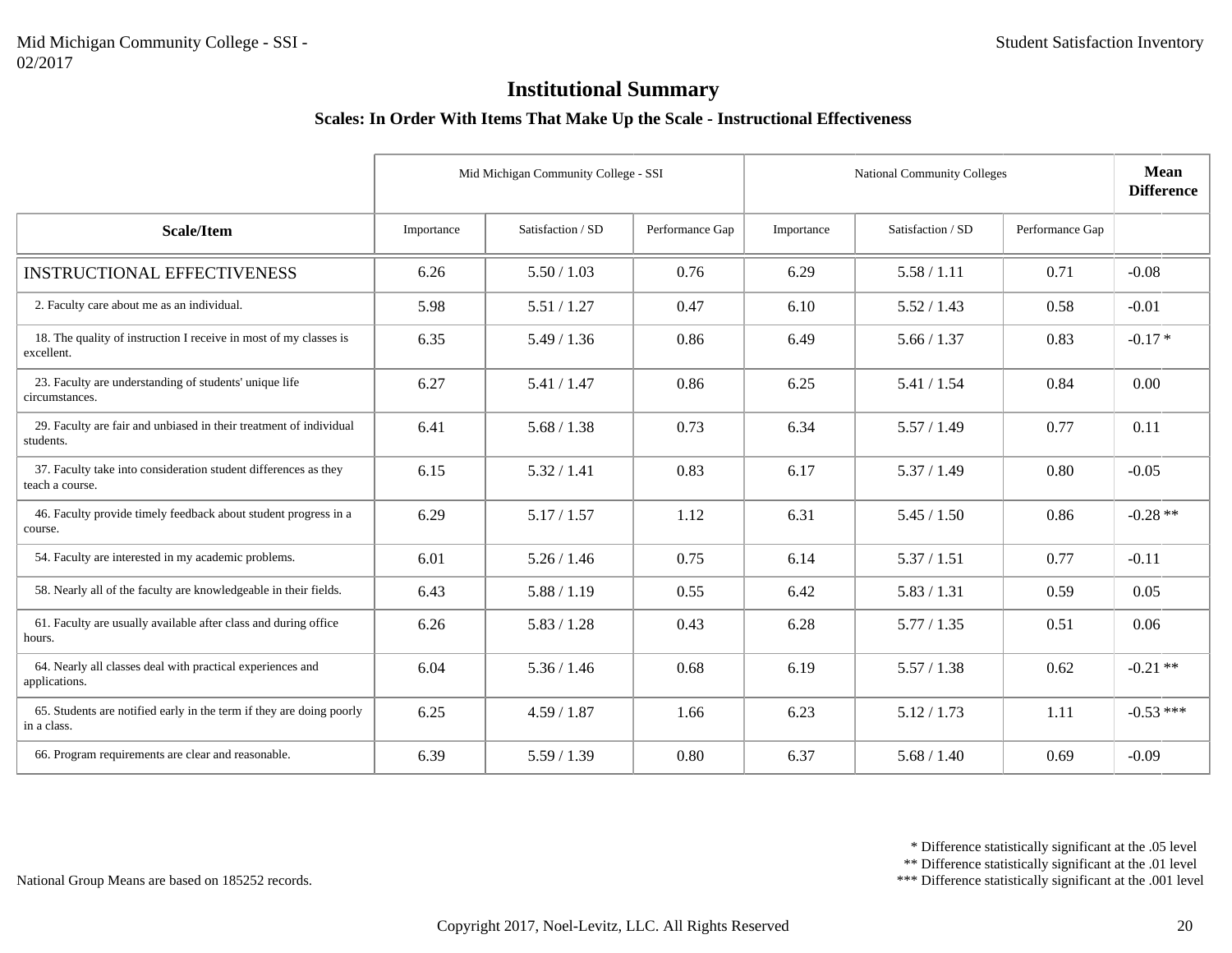#### **Scales: In Order With Items That Make Up the Scale - Instructional Effectiveness**

|                                                                 | Mid Michigan Community College - SSI<br><b>National Community Colleges</b> |                   |                 |            |                   |                 | <b>Mean</b><br><b>Difference</b> |
|-----------------------------------------------------------------|----------------------------------------------------------------------------|-------------------|-----------------|------------|-------------------|-----------------|----------------------------------|
| <b>Scale/Item</b>                                               | Importance                                                                 | Satisfaction / SD | Performance Gap | Importance | Satisfaction / SD | Performance Gap |                                  |
| 69. There is a good variety of courses provided on this campus. | 6.35                                                                       | 5.85 / 1.30       | 0.50            | 6.37       | 5.79 / 1.37       | 0.58            | 0.06                             |
| 70. I am able to experience intellectual growth here.           | 6.41                                                                       | 5.90/1.29         | 0.51            | 6.42       | 5.90/1.29         | 0.52            | 0.00                             |

\* Difference statistically significant at the .05 level

\*\* Difference statistically significant at the .01 level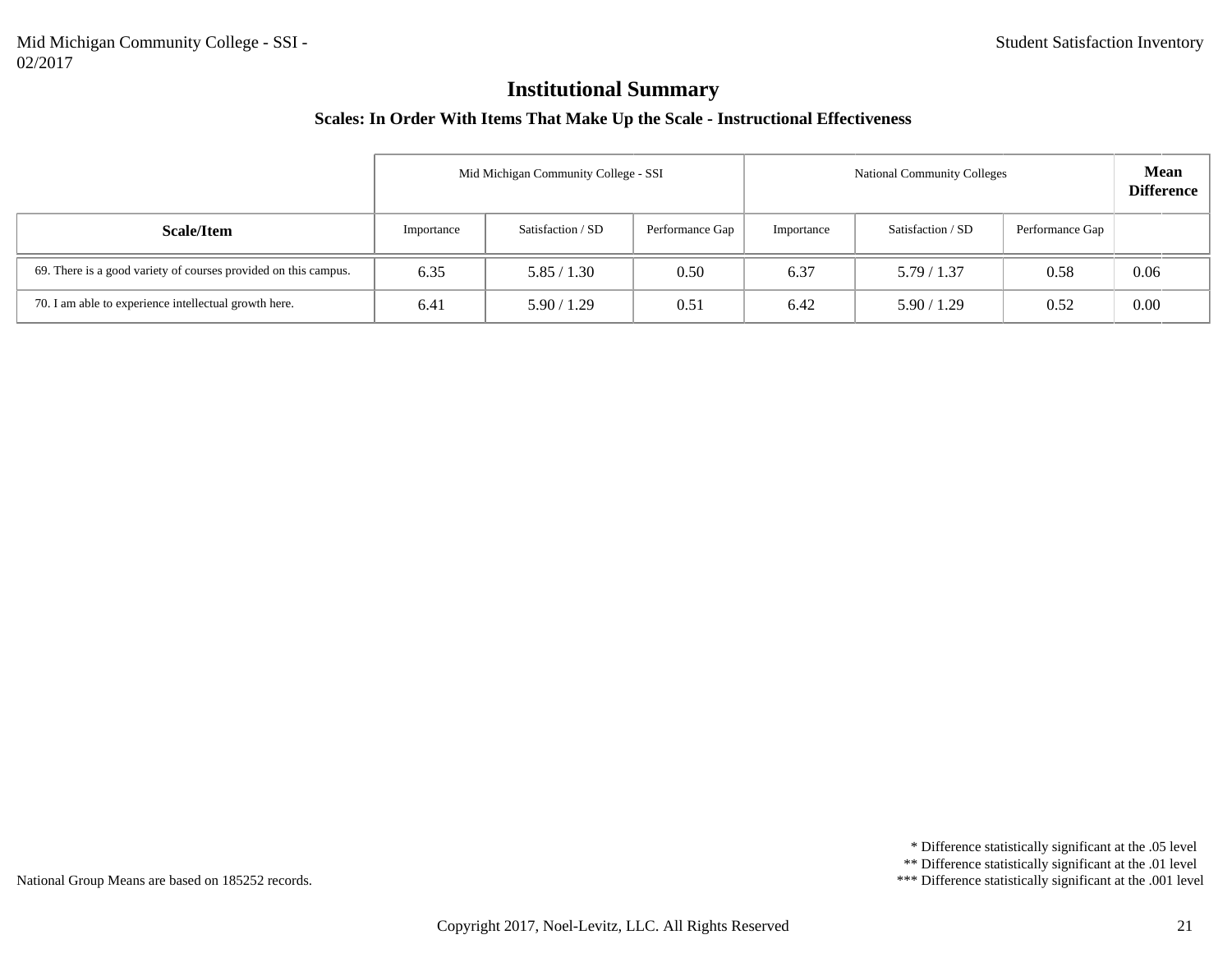#### **Scales: In Order With Items That Make Up the Scale - Registration Effectiveness**

|                                                                                                           |            | Mid Michigan Community College - SSI |                 |            | <b>National Community Colleges</b> |                 |          |
|-----------------------------------------------------------------------------------------------------------|------------|--------------------------------------|-----------------|------------|------------------------------------|-----------------|----------|
| <b>Scale/Item</b>                                                                                         | Importance | Satisfaction / SD                    | Performance Gap | Importance | Satisfaction / SD                  | Performance Gap |          |
| REGISTRATION EFFECTIVENESS                                                                                | 6.22       | 5.61/0.97                            | 0.61            | 6.26       | 5.60 / 1.07                        | 0.66            | 0.01     |
| 5. The personnel involved in registration are helpful.                                                    | 6.34       | 5.69/1.44                            | 0.65            | 6.25       | 5.50 / 1.56                        | 0.75            | $0.19*$  |
| 8. Classes are scheduled at times that are convenient for me.                                             | 6.48       | 5.81 / 1.35                          | 0.67            | 6.46       | 5.56 / 1.50                        | 0.90            | $0.25**$ |
| 15. I am able to register for classes I need with few conflicts.                                          | 6.45       | 5.80 / 1.31                          | 0.65            | 6.43       | 5.57/1.51                          | 0.86            | $0.23**$ |
| 35. Policies and procedures regarding registration and course<br>selection are clear and well-publicized. | 6.23       | 5.58 / 1.43                          | 0.65            | 6.27       | 5.59 / 1.44                        | 0.68            | $-0.01$  |
| 43. Class change (drop/add) policies are reasonable.                                                      | 6.12       | 5.64 / 1.31                          | 0.48            | 6.20       | 5.66 / 1.44                        | 0.54            | $-0.02$  |
| 51. There are convenient ways of paying my school bill.                                                   | 6.17       | 5.52 / 1.52                          | 0.65            | 6.26       | 5.67 / 1.45                        | 0.59            | $-0.15$  |
| 56. The business office is open during hours which are convenient<br>for most students.                   | 5.97       | 5.38 / 1.51                          | 0.59            | 6.13       | 5.59/1.42                          | 0.54            | $-0.21*$ |
| 60. Billing policies are reasonable.                                                                      | 6.12       | 5.38 / 1.50                          | 0.74            | 6.18       | 5.54 / 1.45                        | 0.64            | $-0.16$  |
| 62. Bookstore staff are helpful.                                                                          | 6.06       | 5.62 / 1.43                          | 0.44            | 6.12       | 5.73/1.44                          | 0.39            | $-0.11$  |

\* Difference statistically significant at the .05 level

\*\* Difference statistically significant at the .01 level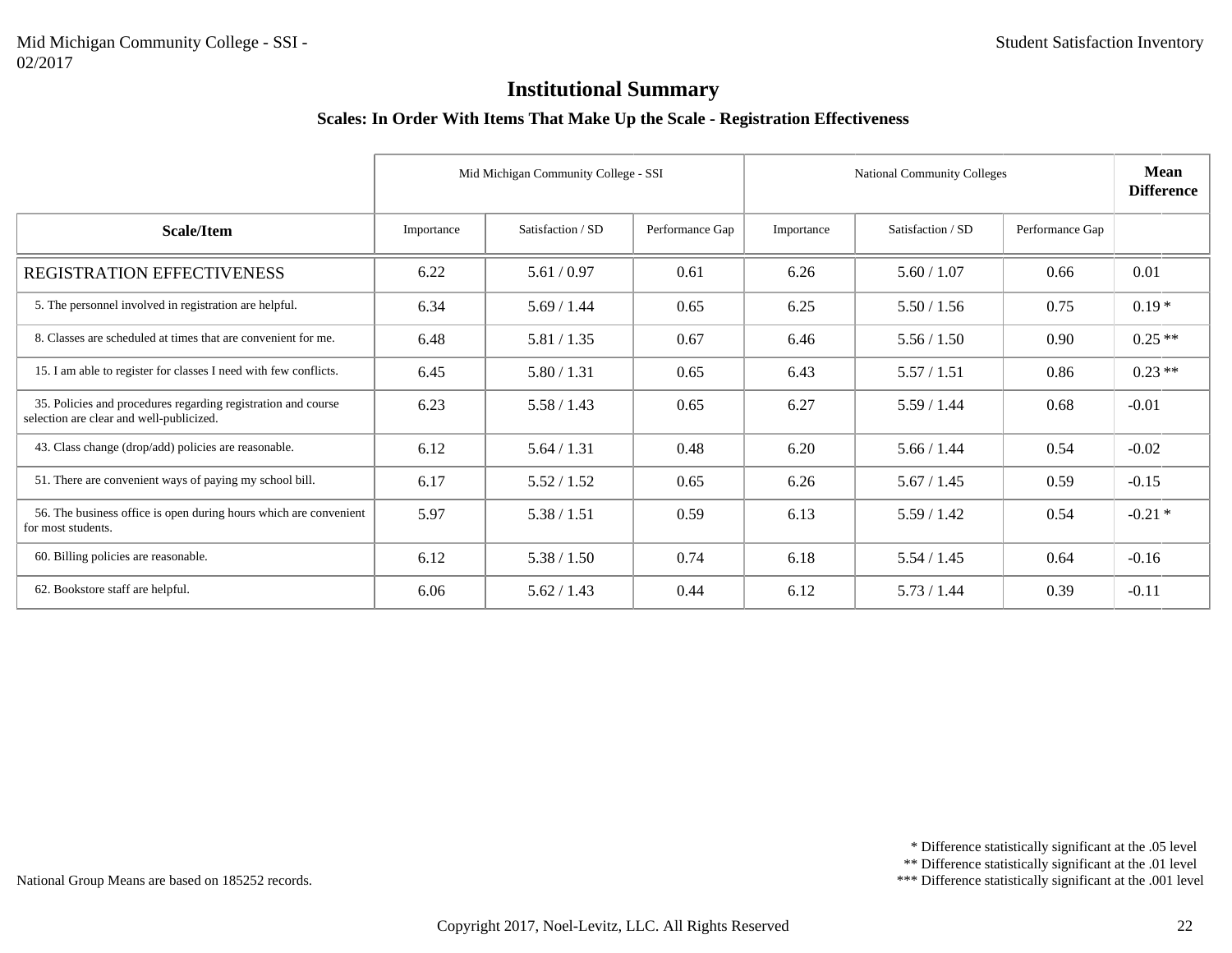#### **Scales: In Order With Items That Make Up the Scale - Responsiveness to Diverse Populations**

|                                                                |            | Mid Michigan Community College - SSI |                 | <b>National Community Colleges</b> |                   |                 |          |  |
|----------------------------------------------------------------|------------|--------------------------------------|-----------------|------------------------------------|-------------------|-----------------|----------|--|
| Scale/Item                                                     | Importance | Satisfaction / SD                    | Performance Gap | Importance                         | Satisfaction / SD | Performance Gap |          |  |
| <b>RESPONSIVENESS TO DIVERSE</b><br><b>POPULATIONS</b>         |            | 5.61 / 1.21                          |                 |                                    | 5.66 / 1.27       |                 | $-0.05$  |  |
| 81. Institution's commitment to part-time students?            |            | 5.74 / 1.31                          |                 |                                    | 5.74/1.36         |                 | 0.00     |  |
| 82. Institution's commitment to evening students?              |            | 5.68 / 1.31                          |                 |                                    | 5.61 / 1.45       |                 | 0.07     |  |
| 83. Institution's commitment to older, returning learners?     |            | 5.67 / 1.32                          |                 |                                    | 5.71/1.42         |                 | $-0.04$  |  |
| 84. Institution's commitment to under-represented populations? |            | 5.48 / 1.38                          |                 |                                    | 5.59/1.41         |                 | $-0.11$  |  |
| 85. Institution's commitment to commuters?                     |            | 5.59/1.40                            |                 |                                    | 5.56 / 1.47       |                 | 0.03     |  |
| 86. Institution's commitment to students with disabilities?    |            | 5.48 / 1.44                          |                 |                                    | 5.72 / 1.40       |                 | $-0.24*$ |  |

\* Difference statistically significant at the .05 level

\*\* Difference statistically significant at the .01 level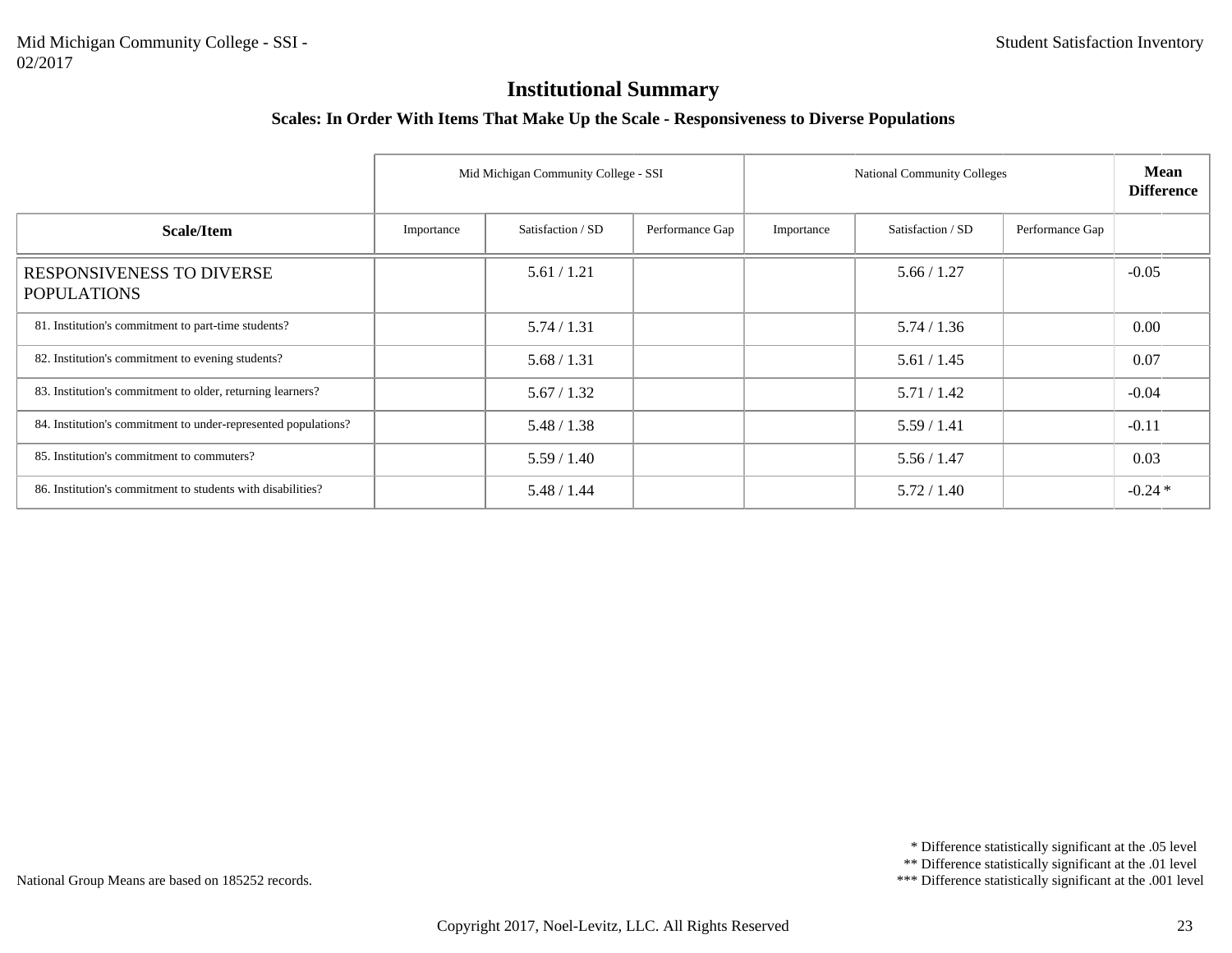#### **Scales: In Order With Items That Make Up the Scale - Safety and Security**

|                                                                |            | Mid Michigan Community College - SSI |                 | <b>National Community Colleges</b> | <b>Mean</b><br><b>Difference</b> |                 |             |
|----------------------------------------------------------------|------------|--------------------------------------|-----------------|------------------------------------|----------------------------------|-----------------|-------------|
| Scale/Item                                                     | Importance | Satisfaction / SD                    | Performance Gap | Importance                         | Satisfaction / SD                | Performance Gap |             |
| SAFETY AND SECURITY                                            | 6.02       | 5.35/1.12                            | 0.67            | 6.15                               | 5.34 / 1.21                      | 0.81            | 0.01        |
| 4. Security staff are helpful.                                 | 5.55       | 5.17 / 1.52                          | 0.38            | 5.78                               | 5.30 / 1.55                      | 0.48            | $-0.13$     |
| 11. Security staff respond quickly in emergencies.             | 5.94       | 4.86 / 1.42                          | 1.08            | 6.11                               | 5.28 / 1.49                      | 0.83            | $-0.42$ *** |
| 24. Parking lots are well-lighted and secure.                  | 6.03       | 5.53/1.42                            | 0.50            | 6.19                               | 5.42 / 1.57                      | 0.77            | 0.11        |
| 31. The campus is safe and secure for all students.            | 6.42       | 6.02 / 1.17                          | 0.40            | 6.41                               | 5.82 / 1.29                      | 0.59            | $0.20**$    |
| 39. The amount of student parking space on campus is adequate. | 6.12       | 5.04 / 1.81                          | 1.08            | 6.23                               | 4.84 / 1.95                      | 1.39            | 0.20        |

\* Difference statistically significant at the .05 level

\*\* Difference statistically significant at the .01 level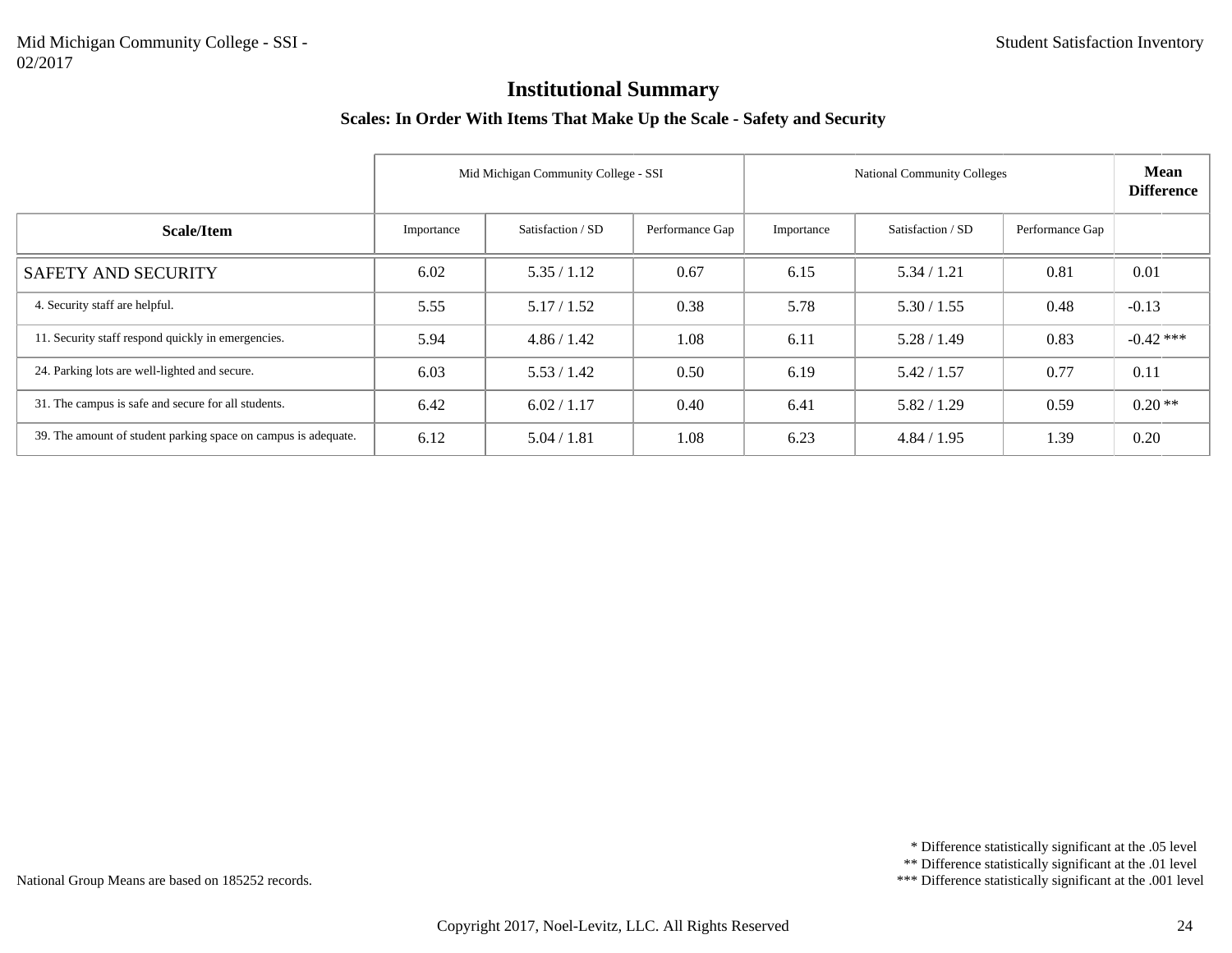#### **Scales: In Order With Items That Make Up the Scale - Service Excellence**

|                                                                               |            | Mid Michigan Community College - SSI |                 | <b>National Community Colleges</b> | <b>Mean</b><br><b>Difference</b> |                 |          |
|-------------------------------------------------------------------------------|------------|--------------------------------------|-----------------|------------------------------------|----------------------------------|-----------------|----------|
| Scale/Item                                                                    | Importance | Satisfaction / SD                    | Performance Gap | Importance                         | Satisfaction / SD                | Performance Gap |          |
| <b>SERVICE EXCELLENCE</b>                                                     | 6.00       | 5.50 / 1.07                          | 0.50            | 6.08                               | 5.48 / 1.12                      | 0.60            | 0.02     |
| 5. The personnel involved in registration are helpful.                        | 6.34       | 5.69/1.44                            | 0.65            | 6.25                               | 5.50 / 1.56                      | 0.75            | $0.19*$  |
| 22. People on this campus respect and are supportive of each other.           | 5.96       | 5.57/1.23                            | 0.39            | 6.11                               | 5.52 / 1.39                      | 0.59            | 0.05     |
| 26. Library staff are helpful and approachable.                               | 6.03       | 5.69/1.38                            | 0.34            | 6.06                               | 5.78 / 1.35                      | 0.28            | $-0.09$  |
| 27. The campus staff are caring and helpful.                                  | 6.13       | 5.77/1.18                            | 0.36            | 6.19                               | 5.67 / 1.32                      | 0.52            | 0.10     |
| 44. I generally know what's happening on campus.                              | 5.42       | 5.11 / 1.44                          | 0.31            | 5.67                               | 5.22 / 1.55                      | 0.45            | $-0.11$  |
| 57. Administrators are approachable to students.                              | 6.08       | 5.52 / 1.44                          | 0.56            | 6.15                               | 5.52 / 1.46                      | 0.63            | $0.00\,$ |
| 62. Bookstore staff are helpful.                                              | 6.06       | 5.62 / 1.43                          | 0.44            | 6.12                               | 5.73 / 1.44                      | 0.39            | $-0.11$  |
| 63. I seldom get the "run-around" when seeking information on<br>this campus. | 6.06       | 5.46 / 1.47                          | 0.60            | 6.13                               | 5.26 / 1.66                      | 0.87            | 0.20     |
| 67. Channels for expressing student complaints are readily<br>available.      | 5.90       | 5.02 / 1.56                          | 0.88            | 6.04                               | 5.08 / 1.69                      | 0.96            | $-0.06$  |

\* Difference statistically significant at the .05 level

\*\* Difference statistically significant at the .01 level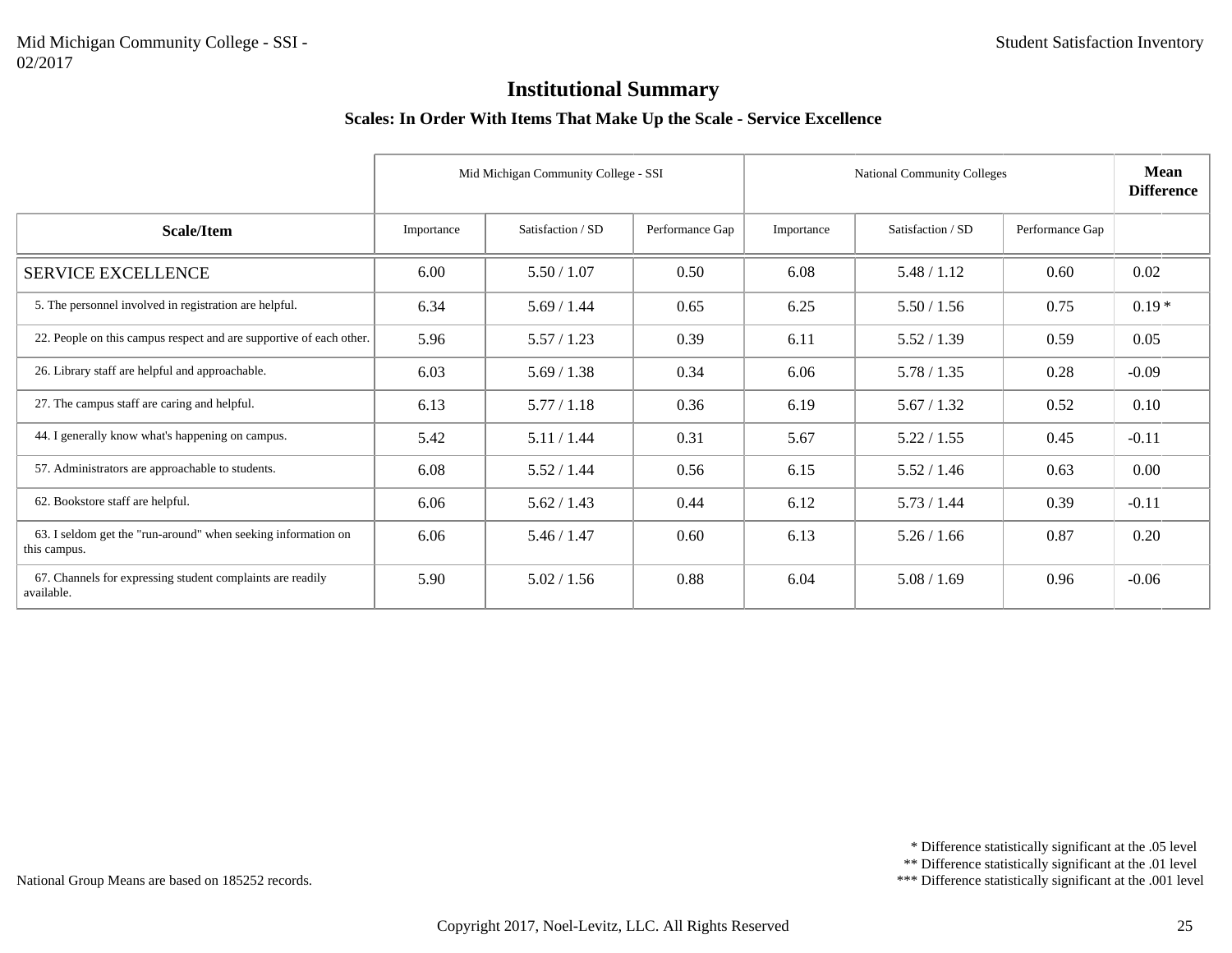#### **Scales: In Order With Items That Make Up the Scale - Student Centeredness**

|                                                                   |            | Mid Michigan Community College - SSI |                 | <b>National Community Colleges</b> | <b>Mean</b><br><b>Difference</b> |                 |      |
|-------------------------------------------------------------------|------------|--------------------------------------|-----------------|------------------------------------|----------------------------------|-----------------|------|
| Scale/Item                                                        | Importance | Satisfaction / SD                    | Performance Gap | Importance                         | Satisfaction / SD                | Performance Gap |      |
| <b>STUDENT CENTEREDNESS</b>                                       | 6.06       | 5.62 / 1.10                          | 0.44            | 6.11                               | 5.56 / 1.18                      | 0.55            | 0.06 |
| 1. Most students feel a sense of belonging here.                  | 5.62       | 5.45 / 1.40                          | 0.17            | 5.66                               | 5.43 / 1.39                      | 0.23            | 0.02 |
| 16. The college shows concern for students as individuals.        | 6.14       | 5.41 / 1.35                          | 0.73            | 6.19                               | 5.29/1.57                        | 0.90            | 0.12 |
| 27. The campus staff are caring and helpful.                      | 6.13       | 5.77/1.18                            | 0.36            | 6.19                               | 5.67 / 1.32                      | 0.52            | 0.10 |
| 28. It is an enjoyable experience to be a student on this campus. | 6.16       | 5.68 / 1.45                          | 0.48            | 6.23                               | 5.65/1.43                        | 0.58            | 0.03 |
| 36. Students are made to feel welcome on this campus.             | 6.22       | 5.87/1.20                            | 0.35            | 6.26                               | 5.77/1.34                        | 0.49            | 0.10 |
| 57. Administrators are approachable to students.                  | 6.08       | 5.52 / 1.44                          | 0.56            | 6.15                               | 5.52 / 1.46                      | 0.63            | 0.00 |

\* Difference statistically significant at the .05 level

\*\* Difference statistically significant at the .01 level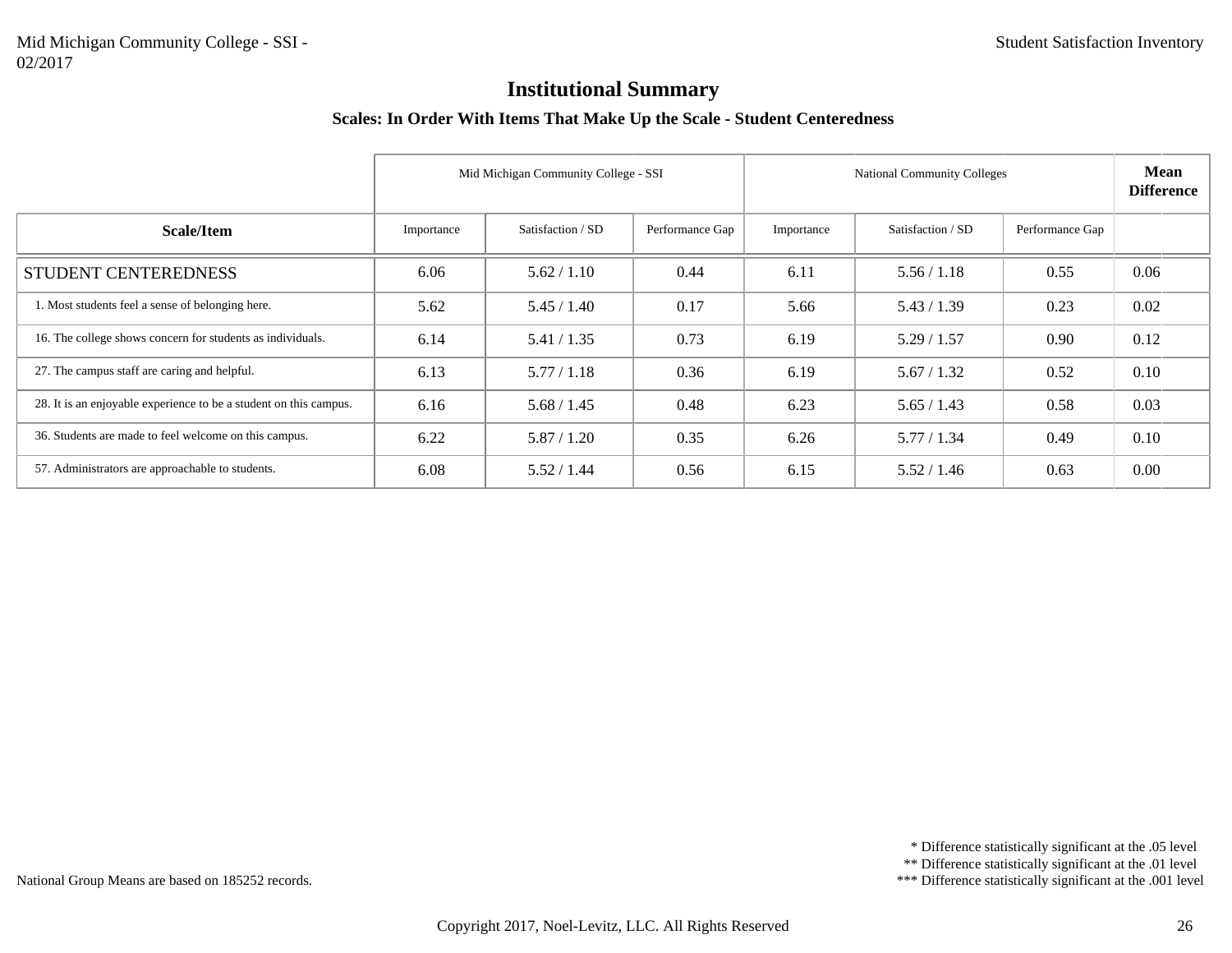## **Items: In Sequential Order**

|                                                                                                  | Mid Michigan Community College - SSI |                   |                 | <b>National Community Colleges</b> | <b>Mean</b><br><b>Difference</b> |                 |             |
|--------------------------------------------------------------------------------------------------|--------------------------------------|-------------------|-----------------|------------------------------------|----------------------------------|-----------------|-------------|
| <b>Item</b>                                                                                      | Importance                           | Satisfaction / SD | Performance Gap | Importance                         | Satisfaction / SD                | Performance Gap |             |
| 1. Most students feel a sense of belonging here.                                                 | 5.62                                 | 5.45 / 1.40       | 0.17            | 5.66                               | 5.43 / 1.39                      | 0.23            | 0.02        |
| 2. Faculty care about me as an individual.                                                       | 5.98                                 | 5.51 / 1.27       | 0.47            | 6.10                               | 5.52 / 1.43                      | 0.58            | $-0.01$     |
| 3. The quality of instruction in the vocational/technical programs is<br>excellent.              | 5.84                                 | 5.25 / 1.30       | 0.59            | 6.19                               | 5.52 / 1.37                      | 0.67            | $-0.27**$   |
| 4. Security staff are helpful.                                                                   | 5.55                                 | 5.17 / 1.52       | 0.38            | 5.78                               | 5.30 / 1.55                      | 0.48            | $-0.13$     |
| 5. The personnel involved in registration are helpful.                                           | 6.34                                 | 5.69 / 1.44       | 0.65            | 6.25                               | 5.50 / 1.56                      | 0.75            | $0.19*$     |
| 6. My academic advisor is approachable.                                                          | 6.35                                 | 5.86 / 1.41       | 0.49            | 6.32                               | 5.59/1.62                        | 0.73            | $0.27**$    |
| 7. Adequate financial aid is available for most students.                                        | 6.25                                 | 5.41 / 1.63       | 0.84            | 6.31                               | 5.41 / 1.66                      | 0.90            | 0.00        |
| 8. Classes are scheduled at times that are convenient for me.                                    | 6.48                                 | 5.81 / 1.35       | 0.67            | 6.46                               | 5.56 / 1.50                      | 0.90            | $0.25**$    |
| 9. Internships or practical experiences are provided in my degree/<br>certificate program.       | 5.72                                 | 4.80 / 1.51       | 0.92            | 6.03                               | 5.17 / 1.62                      | 0.86            | $-0.37$ *** |
| 10. Child care facilities are available on campus.                                               | 3.93                                 | 4.02 / 1.55       | $-0.09$         | 4.60                               | 4.46 / 1.80                      | 0.14            | $-0.44$ *** |
| 11. Security staff respond quickly in emergencies.                                               | 5.94                                 | 4.86 / 1.42       | 1.08            | 6.11                               | 5.28 / 1.49                      | 0.83            | $-0.42$ *** |
| 12. My academic advisor helps me set goals to work toward.                                       | 6.14                                 | 5.51 / 1.57       | 0.63            | 6.12                               | 5.25/1.74                        | 0.87            | $0.26*$     |
| 13. Financial aid awards are announced to students in time to be<br>helpful in college planning. | 5.96                                 | 4.99 / 1.63       | 0.97            | 6.21                               | 5.21 / 1.68                      | 1.00            | $-0.22*$    |
| 14. Library resources and services are adequate.                                                 | 6.28                                 | 5.86 / 1.29       | 0.42            | 6.19                               | 5.83 / 1.31                      | 0.36            | 0.03        |
| 15. I am able to register for classes I need with few conflicts.                                 | 6.45                                 | 5.80 / 1.31       | 0.65            | 6.43                               | 5.57/1.51                        | 0.86            | $0.23**$    |
| 16. The college shows concern for students as individuals.                                       | 6.14                                 | 5.41 / 1.35       | 0.73            | 6.19                               | 5.29/1.57                        | 0.90            | 0.12        |

\* Difference statistically significant at the .05 level

\*\* Difference statistically significant at the .01 level

\*\*\* Difference statistically significant at the .001 level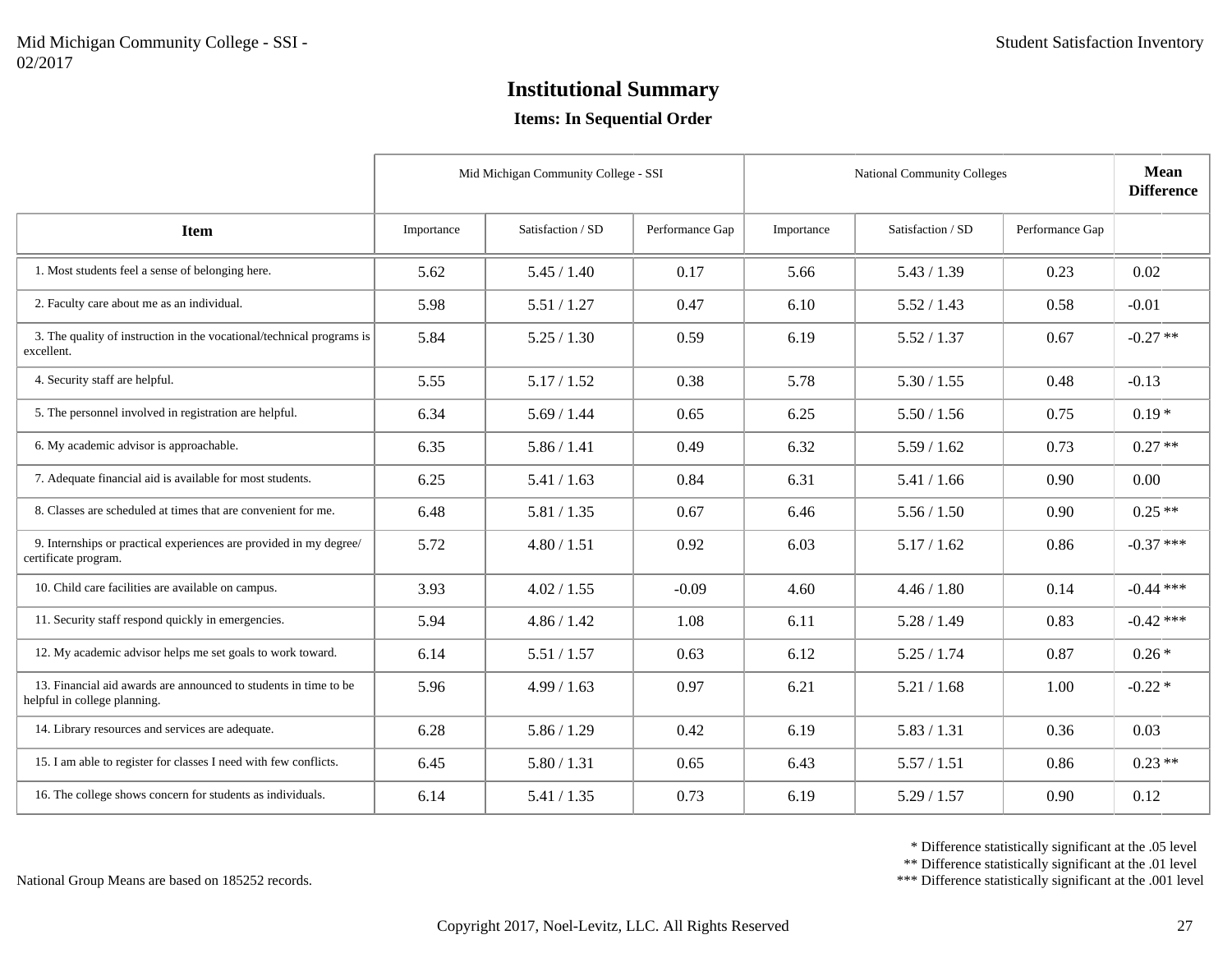## **Items: In Sequential Order**

|                                                                                           | Mid Michigan Community College - SSI |                   |                 | <b>National Community Colleges</b> | <b>Mean</b><br><b>Difference</b> |                 |          |
|-------------------------------------------------------------------------------------------|--------------------------------------|-------------------|-----------------|------------------------------------|----------------------------------|-----------------|----------|
| <b>Item</b>                                                                               | Importance                           | Satisfaction / SD | Performance Gap | Importance                         | Satisfaction / SD                | Performance Gap |          |
| 17. Personnel in the Veterans' Services program are helpful.                              | 4.84                                 | 4.83 / 1.34       | 0.01            | 5.22                               | 4.98 / 1.49                      | 0.24            | $-0.15$  |
| 18. The quality of instruction I receive in most of my classes is<br>excellent.           | 6.35                                 | 5.49 / 1.36       | 0.86            | 6.49                               | 5.66 / 1.37                      | 0.83            | $-0.17*$ |
| 19. This campus provides effective support services for displaced<br>homemakers.          | 5.01                                 | 4.86 / 1.40       | 0.15            | 5.39                               | 5.00 / 1.47                      | 0.39            | $-0.14$  |
| 20. Financial aid counselors are helpful.                                                 | 6.08                                 | 5.40 / 1.55       | 0.68            | 6.21                               | 5.29 / 1.68                      | 0.92            | 0.11     |
| 21. There are a sufficient number of study areas on campus.                               | 6.12                                 | 5.80 / 1.34       | 0.32            | 6.12                               | 5.69 / 1.44                      | 0.43            | 0.11     |
| 22. People on this campus respect and are supportive of each other.                       | 5.96                                 | 5.57/1.23         | 0.39            | 6.11                               | 5.52 / 1.39                      | 0.59            | 0.05     |
| 23. Faculty are understanding of students' unique life<br>circumstances.                  | 6.27                                 | 5.41 / 1.47       | 0.86            | 6.25                               | 5.41 / 1.54                      | 0.84            | 0.00     |
| 24. Parking lots are well-lighted and secure.                                             | 6.03                                 | 5.53 / 1.42       | 0.50            | 6.19                               | 5.42 / 1.57                      | 0.77            | 0.11     |
| 25. My academic advisor is concerned about my success as an<br>individual.                | 6.17                                 | 5.43 / 1.58       | 0.74            | 6.23                               | 5.29/1.71                        | 0.94            | 0.14     |
| 26. Library staff are helpful and approachable.                                           | 6.03                                 | 5.69/1.38         | 0.34            | 6.06                               | 5.78 / 1.35                      | 0.28            | $-0.09$  |
| 27. The campus staff are caring and helpful.                                              | 6.13                                 | 5.77/1.18         | 0.36            | 6.19                               | 5.67 / 1.32                      | 0.52            | 0.10     |
| 28. It is an enjoyable experience to be a student on this campus.                         | 6.16                                 | 5.68 / 1.45       | 0.48            | 6.23                               | 5.65 / 1.43                      | 0.58            | 0.03     |
| 29. Faculty are fair and unbiased in their treatment of individual<br>students.           | 6.41                                 | 5.68 / 1.38       | 0.73            | 6.34                               | 5.57/1.49                        | 0.77            | 0.11     |
| 30. The career services office provides students with the help they<br>need to get a job. | 5.95                                 | 5.07 / 1.39       | 0.88            | 6.04                               | 5.25 / 1.50                      | 0.79            | $-0.18$  |
| 31. The campus is safe and secure for all students.                                       | 6.42                                 | 6.02 / 1.17       | 0.40            | 6.41                               | 5.82 / 1.29                      | 0.59            | $0.20**$ |

\* Difference statistically significant at the .05 level

\*\* Difference statistically significant at the .01 level

\*\*\* Difference statistically significant at the .001 level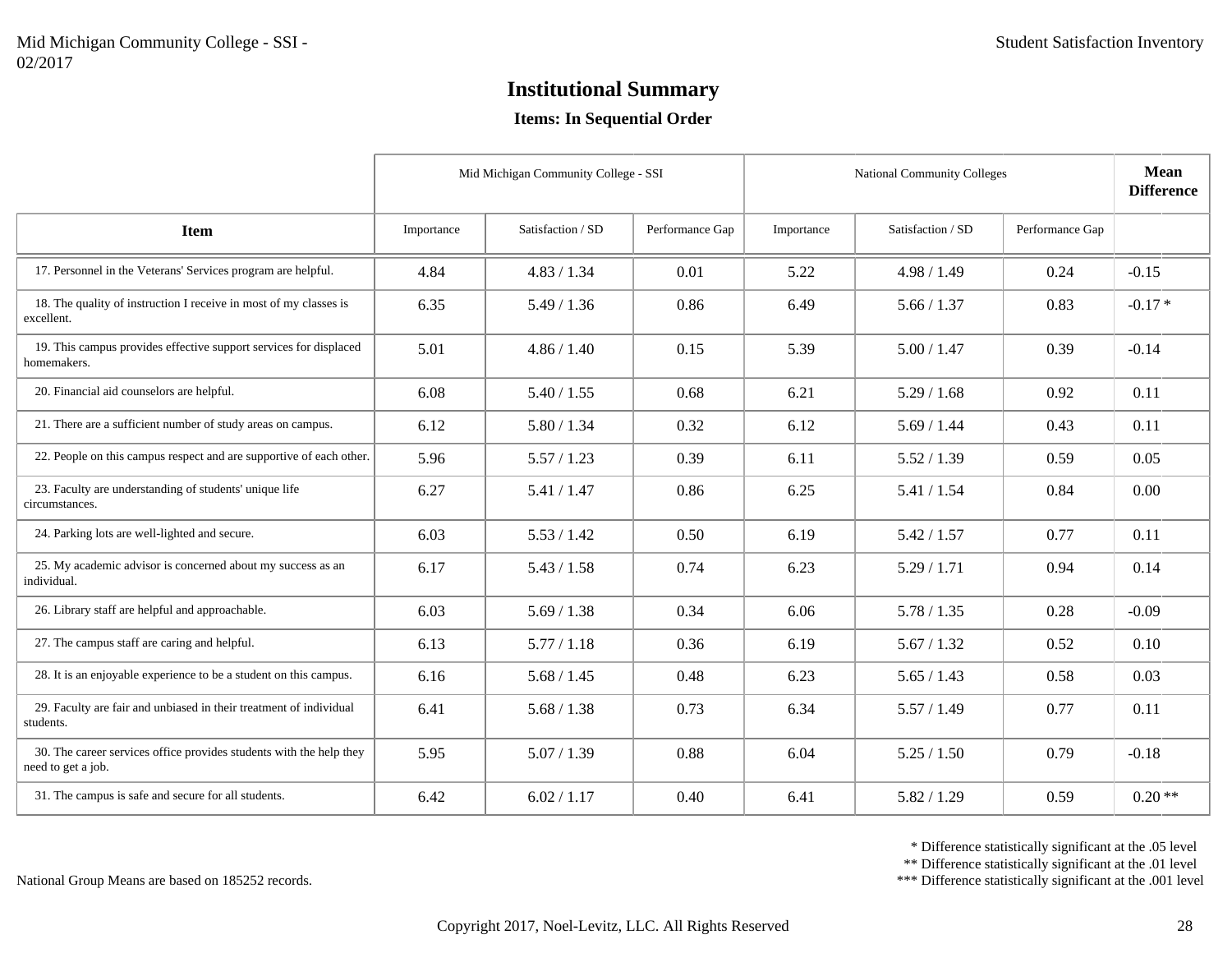## **Items: In Sequential Order**

|                                                                                                           | Mid Michigan Community College - SSI |                   | <b>National Community Colleges</b> | <b>Mean</b><br><b>Difference</b> |                   |                 |           |
|-----------------------------------------------------------------------------------------------------------|--------------------------------------|-------------------|------------------------------------|----------------------------------|-------------------|-----------------|-----------|
| <b>Item</b>                                                                                               | Importance                           | Satisfaction / SD | Performance Gap                    | Importance                       | Satisfaction / SD | Performance Gap |           |
| 32. My academic advisor is knowledgeable about my program<br>requirements.                                | 6.48                                 | 5.75/1.44         | 0.73                               | 6.40                             | 5.57 / 1.64       | 0.83            | 0.18      |
| 33. Admissions counselors accurately portray the campus in their<br>recruiting practices.                 | 5.80                                 | 5.45 / 1.36       | 0.35                               | 5.96                             | 5.38 / 1.47       | 0.58            | 0.07      |
| 34. Computer labs are adequate and accessible.                                                            | 6.11                                 | 5.81 / 1.31       | 0.30                               | 6.25                             | 5.82 / 1.37       | 0.43            | $-0.01$   |
| 35. Policies and procedures regarding registration and course<br>selection are clear and well-publicized. | 6.23                                 | 5.58 / 1.43       | 0.65                               | 6.27                             | 5.59/1.44         | 0.68            | $-0.01$   |
| 36. Students are made to feel welcome on this campus.                                                     | 6.22                                 | 5.87 / 1.20       | 0.35                               | 6.26                             | 5.77/1.34         | 0.49            | 0.10      |
| 37. Faculty take into consideration student differences as they<br>teach a course.                        | 6.15                                 | 5.32 / 1.41       | 0.83                               | 6.17                             | 5.37/1.49         | 0.80            | $-0.05$   |
| 38. The student center is a comfortable place for students to spend<br>their leisure time.                | 5.71                                 | 5.46 / 1.41       | 0.25                               | 5.84                             | 5.50 / 1.45       | 0.34            | $-0.04$   |
| 39. The amount of student parking space on campus is adequate.                                            | 6.12                                 | 5.04 / 1.81       | 1.08                               | 6.23                             | 4.84 / 1.95       | 1.39            | 0.20      |
| 40. My academic advisor is knowledgeable about the transfer<br>requirements of other schools.             | 6.35                                 | 5.71/1.46         | 0.64                               | 6.26                             | 5.34 / 1.66       | 0.92            | $0.37***$ |
| 41. Admissions staff are knowledgeable.                                                                   | 6.22                                 | 5.70 / 1.25       | 0.52                               | 6.27                             | 5.58 / 1.44       | 0.69            | 0.12      |
| 42. The equipment in the lab facilities is kept up to date.                                               | 6.11                                 | 5.63 / 1.39       | 0.48                               | 6.23                             | 5.62 / 1.42       | 0.61            | 0.01      |
| 43. Class change (drop/add) policies are reasonable.                                                      | 6.12                                 | 5.64 / 1.31       | 0.48                               | 6.20                             | 5.66 / 1.44       | 0.54            | $-0.02$   |
| 44. I generally know what's happening on campus.                                                          | 5.42                                 | 5.11 / 1.44       | 0.31                               | 5.67                             | 5.22 / 1.55       | 0.45            | $-0.11$   |
| 45. This institution has a good reputation within the community.                                          | 5.96                                 | 5.78 / 1.29       | 0.18                               | 6.13                             | 5.77/1.36         | 0.36            | 0.01      |
| 46. Faculty provide timely feedback about student progress in a<br>course.                                | 6.29                                 | 5.17 / 1.57       | 1.12                               | 6.31                             | 5.45 / 1.50       | 0.86            | $-0.28**$ |

\* Difference statistically significant at the .05 level

\*\* Difference statistically significant at the .01 level

\*\*\* Difference statistically significant at the .001 level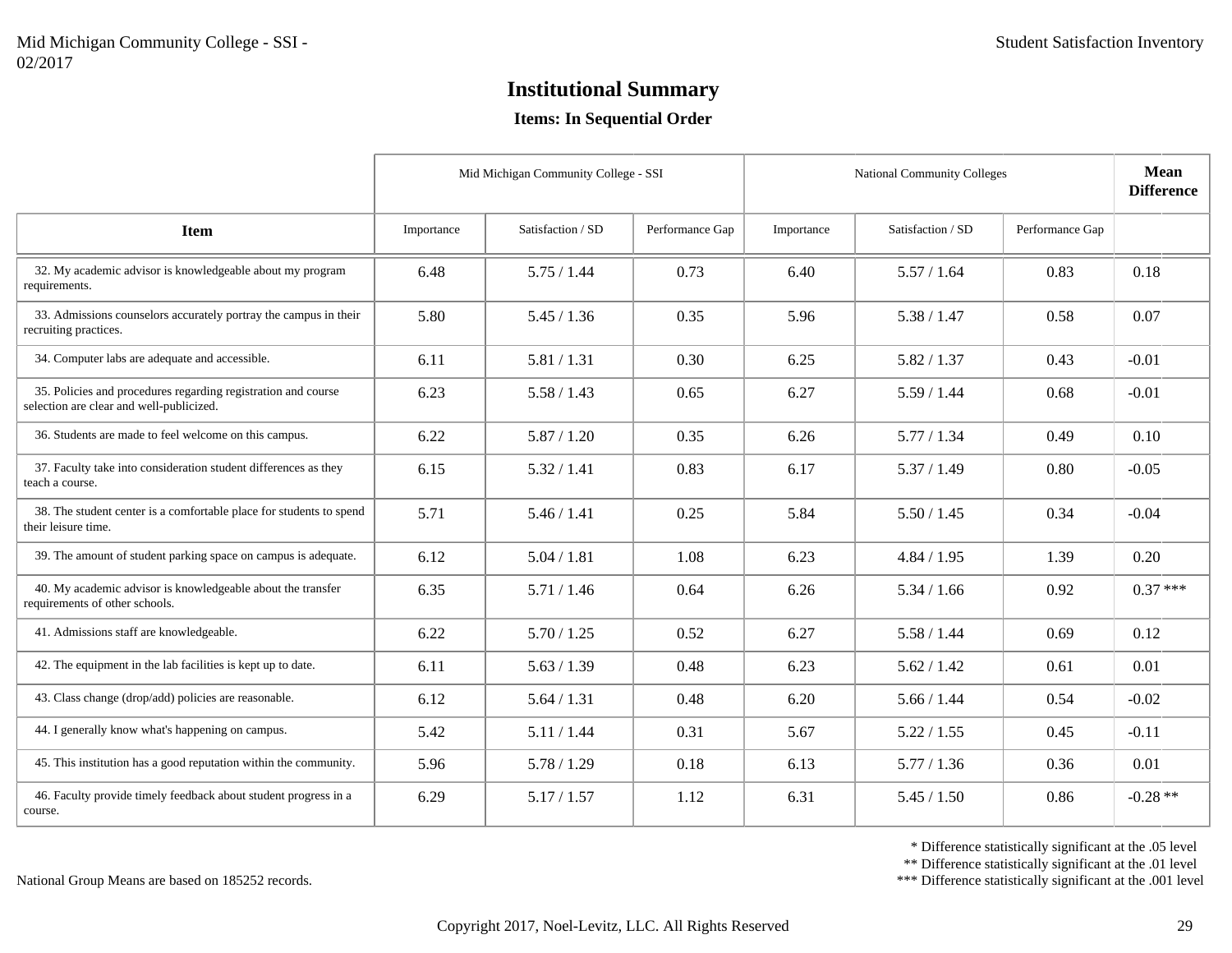## **Items: In Sequential Order**

|                                                                                          | Mid Michigan Community College - SSI |                   |                 | <b>National Community Colleges</b> | <b>Mean</b><br><b>Difference</b> |                 |          |
|------------------------------------------------------------------------------------------|--------------------------------------|-------------------|-----------------|------------------------------------|----------------------------------|-----------------|----------|
| <b>Item</b>                                                                              | Importance                           | Satisfaction / SD | Performance Gap | Importance                         | Satisfaction / SD                | Performance Gap |          |
| 47. There are adequate services to help me decide upon a career.                         | 6.08                                 | 5.22 / 1.54       | 0.86            | 6.16                               | 5.41 / 1.50                      | 0.75            | $-0.19*$ |
| 48. Counseling staff care about students as individuals.                                 | 6.02                                 | 5.40 / 1.39       | 0.62            | 6.17                               | 5.46 / 1.52                      | 0.71            | $-0.06$  |
| 49. Admissions counselors respond to prospective students' unique<br>needs and requests. | 5.94                                 | 5.39/1.41         | 0.55            | 6.10                               | 5.41 / 1.48                      | 0.69            | $-0.02$  |
| 50. Tutoring services are readily available.                                             | 6.15                                 | 5.68 / 1.36       | 0.47            | 6.14                               | 5.68 / 1.42                      | 0.46            | 0.00     |
| 51. There are convenient ways of paying my school bill.                                  | 6.17                                 | 5.52 / 1.52       | 0.65            | 6.26                               | 5.67 / 1.45                      | 0.59            | $-0.15$  |
| 52. This school does whatever it can to help me reach my<br>educational goals.           | 6.29                                 | 5.50 / 1.43       | 0.79            | 6.31                               | 5.43 / 1.50                      | 0.88            | 0.07     |
| 53. The assessment and course placement procedures are<br>reasonable.                    | 6.09                                 | 5.52 / 1.46       | 0.57            | 6.16                               | 5.55/1.41                        | 0.61            | $-0.03$  |
| 54. Faculty are interested in my academic problems.                                      | 6.01                                 | 5.26 / 1.46       | 0.75            | 6.14                               | 5.37 / 1.51                      | 0.77            | $-0.11$  |
| 55. Academic support services adequately meet the needs of<br>students.                  | 6.01                                 | 5.50 / 1.33       | 0.51            | 6.15                               | 5.50 / 1.41                      | 0.65            | 0.00     |
| 56. The business office is open during hours which are convenient<br>for most students.  | 5.97                                 | 5.38 / 1.51       | 0.59            | 6.13                               | 5.59/1.42                        | 0.54            | $-0.21*$ |
| 57. Administrators are approachable to students.                                         | 6.08                                 | 5.52 / 1.44       | 0.56            | 6.15                               | 5.52 / 1.46                      | 0.63            | 0.00     |
| 58. Nearly all of the faculty are knowledgeable in their fields.                         | 6.43                                 | 5.88 / 1.19       | 0.55            | 6.42                               | 5.83 / 1.31                      | 0.59            | 0.05     |
| 59. New student orientation services help students adjust to<br>college.                 | 5.90                                 | 5.42 / 1.37       | 0.48            | 5.95                               | 5.43 / 1.52                      | 0.52            | $-0.01$  |
| 60. Billing policies are reasonable.                                                     | 6.12                                 | 5.38 / 1.50       | 0.74            | 6.18                               | 5.54 / 1.45                      | 0.64            | $-0.16$  |
| 61. Faculty are usually available after class and during office<br>hours.                | 6.26                                 | 5.83 / 1.28       | 0.43            | 6.28                               | 5.77 / 1.35                      | 0.51            | 0.06     |

\* Difference statistically significant at the .05 level

\*\* Difference statistically significant at the .01 level

\*\*\* Difference statistically significant at the .001 level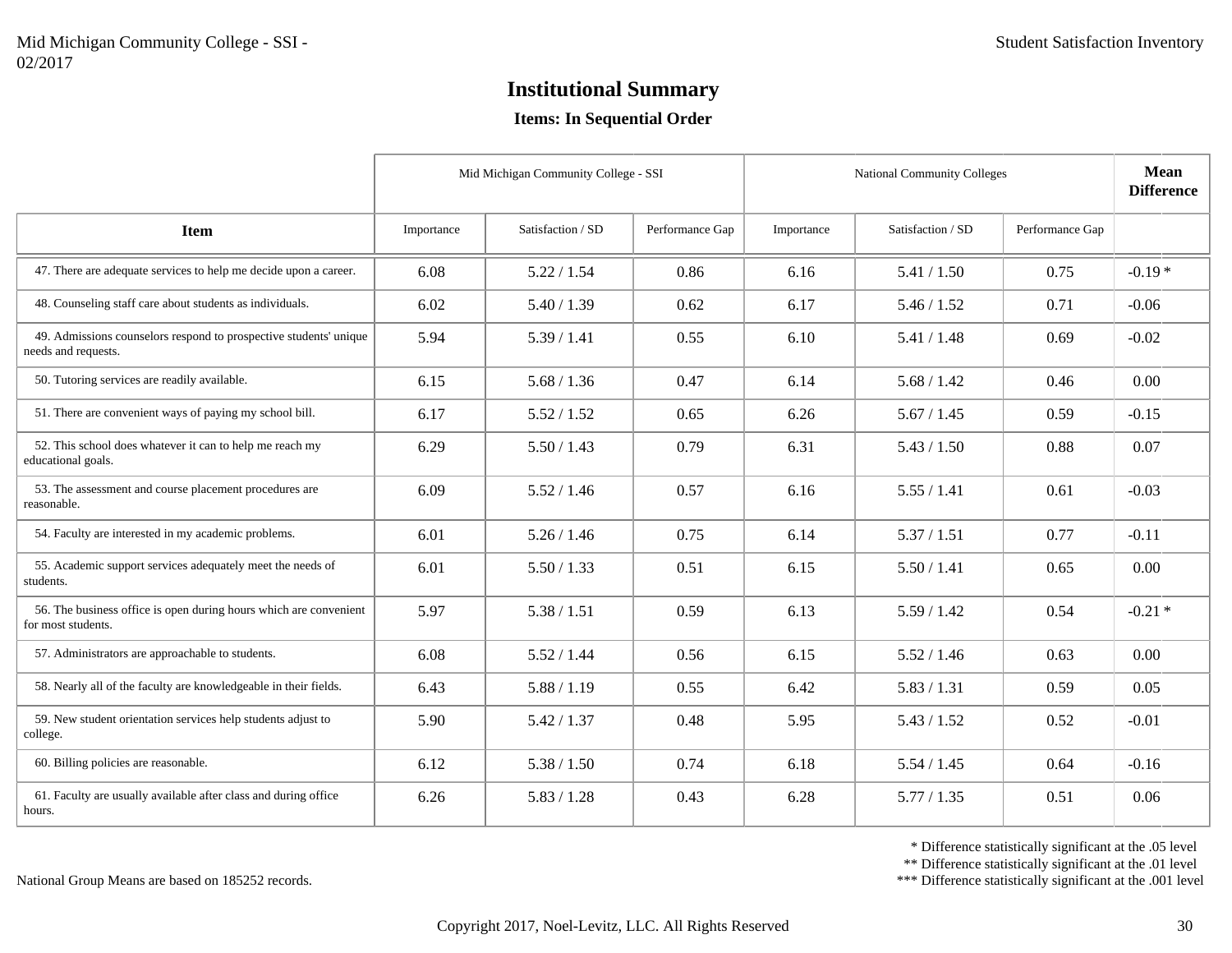## **Items: In Sequential Order**

|                                                                                                   | Mid Michigan Community College - SSI |                   | <b>National Community Colleges</b> | <b>Mean</b><br><b>Difference</b> |                   |                 |             |
|---------------------------------------------------------------------------------------------------|--------------------------------------|-------------------|------------------------------------|----------------------------------|-------------------|-----------------|-------------|
| <b>Item</b>                                                                                       | Importance                           | Satisfaction / SD | Performance Gap                    | Importance                       | Satisfaction / SD | Performance Gap |             |
| 62. Bookstore staff are helpful.                                                                  | 6.06                                 | 5.62 / 1.43       | 0.44                               | 6.12                             | 5.73 / 1.44       | 0.39            | $-0.11$     |
| 63. I seldom get the "run-around" when seeking information on<br>this campus.                     | 6.06                                 | 5.46 / 1.47       | 0.60                               | 6.13                             | 5.26 / 1.66       | 0.87            | 0.20        |
| 64. Nearly all classes deal with practical experiences and<br>applications.                       | 6.04                                 | 5.36 / 1.46       | 0.68                               | 6.19                             | 5.57/1.38         | 0.62            | $-0.21$ **  |
| 65. Students are notified early in the term if they are doing poorly<br>in a class.               | 6.25                                 | 4.59 / 1.87       | 1.66                               | 6.23                             | 5.12 / 1.73       | 1.11            | $-0.53$ *** |
| 66. Program requirements are clear and reasonable.                                                | 6.39                                 | 5.59/1.39         | 0.80                               | 6.37                             | 5.68 / 1.40       | 0.69            | $-0.09$     |
| 67. Channels for expressing student complaints are readily<br>available.                          | 5.90                                 | 5.02 / 1.56       | 0.88                               | 6.04                             | 5.08 / 1.69       | 0.96            | $-0.06$     |
| 68. On the whole, the campus is well-maintained.                                                  | 6.34                                 | 6.20 / 1.09       | 0.14                               | 6.27                             | 5.96 / 1.27       | 0.31            | $0.24**$    |
| 69. There is a good variety of courses provided on this campus.                                   | 6.35                                 | 5.85 / 1.30       | 0.50                               | 6.37                             | 5.79/1.37         | 0.58            | 0.06        |
| 70. I am able to experience intellectual growth here.                                             | 6.41                                 | 5.90/1.29         | 0.51                               | 6.42                             | 5.90 / 1.29       | 0.52            | 0.00        |
| 71. Campus item: Employment related to my academic program is<br>available locally.               | 6.06                                 | 5.04 / 1.70       | 1.02                               |                                  |                   |                 |             |
| 72. Campus item: MMCC offers sufficient support for me to<br>explore careers and find employment. | 6.11                                 | 5.16 / 1.49       | 0.95                               |                                  |                   |                 |             |
| 73. Campus item: I have quality and affordable options for child<br>care while I attend classes.  | 4.52                                 | 4.52 / 1.50       | 0.00                               |                                  |                   |                 |             |
| 74. Campus item: MMCC's cost makes it an exceptional value.                                       | 6.39                                 | 5.71 / 1.34       | 0.68                               |                                  |                   |                 |             |
| 75. Campus item: I feel that the education I receive at MMCC will<br>prepare me to transfer.      | 6.46                                 | 5.74 / 1.38       | 0.72                               |                                  |                   |                 |             |

\* Difference statistically significant at the .05 level

\*\* Difference statistically significant at the .01 level

\*\*\* Difference statistically significant at the .001 level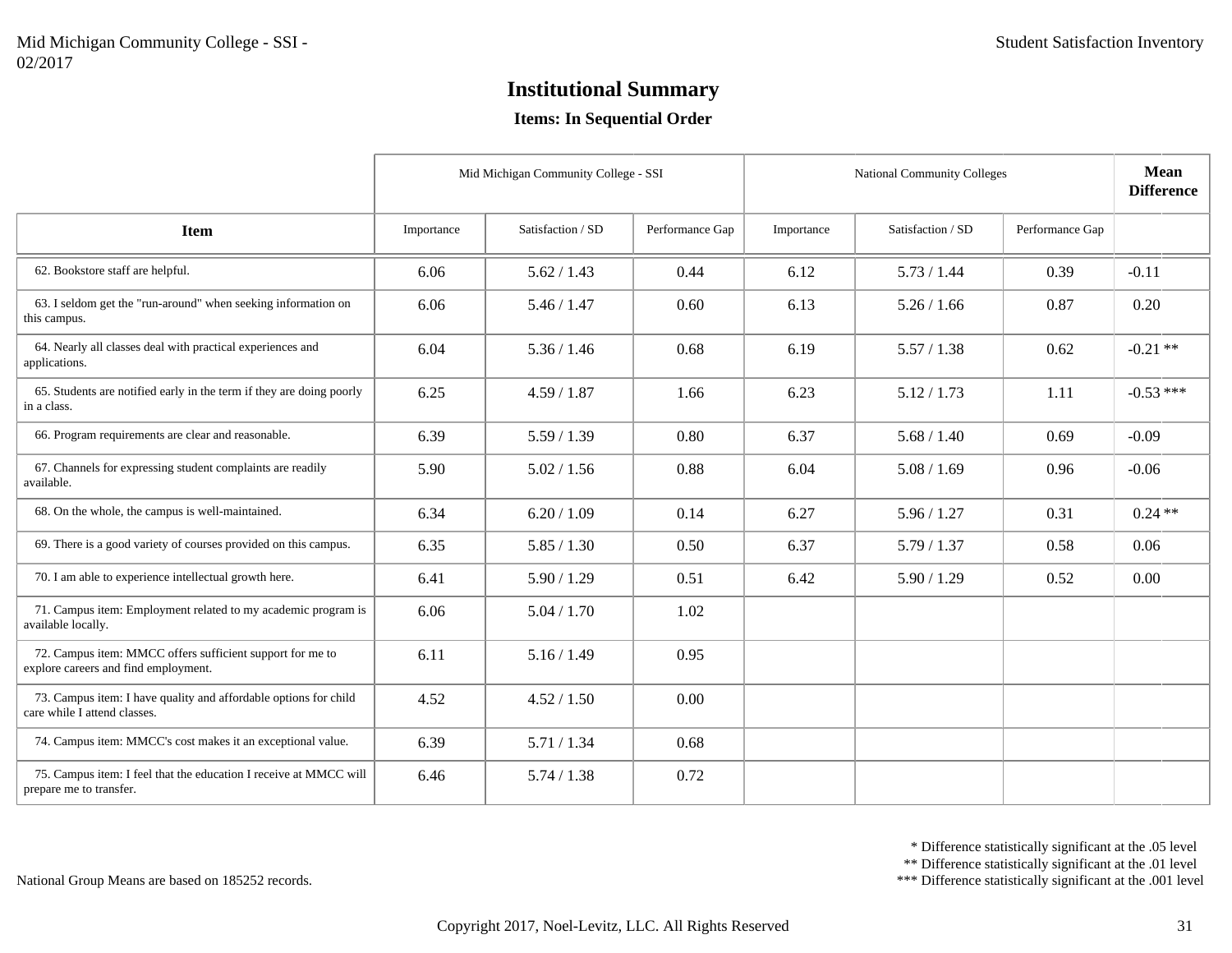#### **Items: In Sequential Order**

|                                                                                                                      | Mid Michigan Community College - SSI |                   |                 | <b>National Community Colleges</b> |                   |                 | <b>Mean</b><br><b>Difference</b> |
|----------------------------------------------------------------------------------------------------------------------|--------------------------------------|-------------------|-----------------|------------------------------------|-------------------|-----------------|----------------------------------|
| <b>Item</b>                                                                                                          | Importance                           | Satisfaction / SD | Performance Gap | Importance                         | Satisfaction / SD | Performance Gap |                                  |
| 76. Campus item: I feel that the education I receive at MMCC will<br>prepare me to get a job.                        | 6.41                                 | 5.45 / 1.54       | 0.96            |                                    |                   |                 |                                  |
| 77. Campus item: Working with academic advisor, which are<br>available by appointment only, is a convenient process. | 6.04                                 | 5.14 / 1.73       | 0.90            |                                    |                   |                 |                                  |
| 78. Campus item: Certain Classes are offered on one campus,<br>which requires travel to that campus.                 | 5.44                                 | 4.66 / 1.77       | 0.78            |                                    |                   |                 |                                  |
| 79. Campus item: Taking classes in both Mt. Pleasant and Harrison<br>is convenient for me.                           | 5.09                                 | 4.01 / 2.07       | 1.08            |                                    |                   |                 |                                  |
| 80. Campus item: On-campus groups and clubs give students an<br>opportunity to get involved.                         | 5.27                                 | 4.84 / 1.74       | 0.43            |                                    |                   |                 |                                  |
| 81. Institution's commitment to part-time students?                                                                  |                                      | 5.74 / 1.31       |                 |                                    | 5.74 / 1.36       |                 | 0.00                             |
| 82. Institution's commitment to evening students?                                                                    |                                      | 5.68 / 1.31       |                 |                                    | 5.61 / 1.45       |                 | 0.07                             |
| 83. Institution's commitment to older, returning learners?                                                           |                                      | 5.67 / 1.32       |                 |                                    | 5.71/1.42         |                 | $-0.04$                          |
| 84. Institution's commitment to under-represented populations?                                                       |                                      | 5.48 / 1.38       |                 |                                    | 5.59/1.41         |                 | $-0.11$                          |
| 85. Institution's commitment to commuters?                                                                           |                                      | 5.59 / 1.40       |                 |                                    | 5.56 / 1.47       |                 | 0.03                             |
| 86. Institution's commitment to students with disabilities?                                                          |                                      | 5.48 / 1.44       |                 |                                    | 5.72 / 1.40       |                 | $-0.24*$                         |
| 87. Cost as factor in decision to enroll.                                                                            | 6.48                                 |                   |                 | 6.35                               |                   |                 |                                  |
| 88. Financial aid as factor in decision to enroll.                                                                   | 6.06                                 |                   |                 | 6.10                               |                   |                 |                                  |
| 89. Academic reputation as factor in decision to enroll.                                                             | 5.54                                 |                   |                 | 5.94                               |                   |                 |                                  |
| 90. Size of institution as factor in decision to enroll.                                                             | 4.79                                 |                   |                 | 5.21                               |                   |                 |                                  |

\* Difference statistically significant at the .05 level

\*\* Difference statistically significant at the .01 level

\*\*\* Difference statistically significant at the .001 level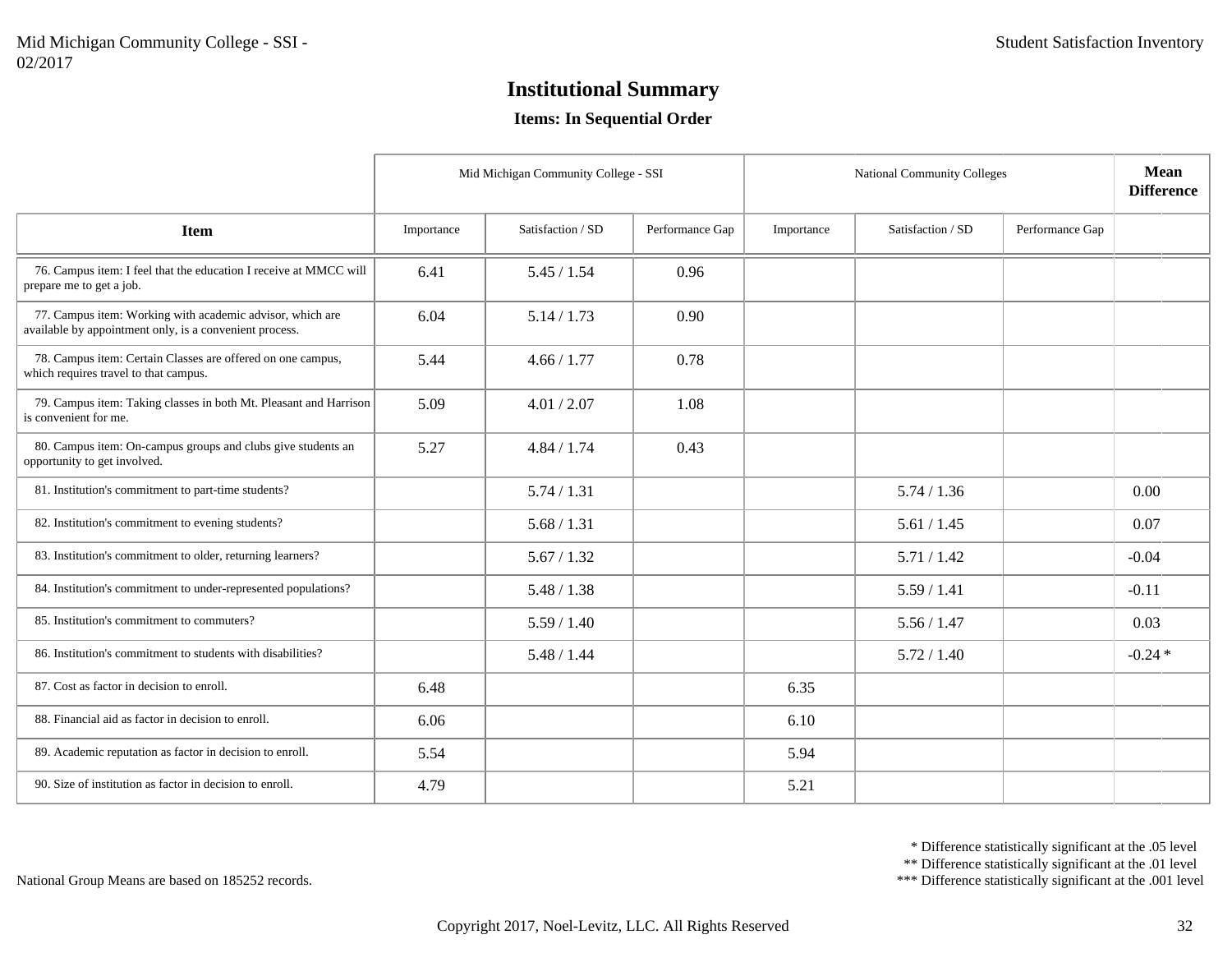#### **Items: In Sequential Order**

|                                                                                    | Mid Michigan Community College - SSI |                   |                 | <b>National Community Colleges</b> | <b>Mean</b><br><b>Difference</b> |                 |  |
|------------------------------------------------------------------------------------|--------------------------------------|-------------------|-----------------|------------------------------------|----------------------------------|-----------------|--|
| <b>Item</b>                                                                        | Importance                           | Satisfaction / SD | Performance Gap | Importance                         | Satisfaction / SD                | Performance Gap |  |
| 91. Opportunity to play sports as factor in decision to enroll.                    | 3.29                                 |                   |                 | 3.56                               |                                  |                 |  |
| 92. Recommendations from family/friends as factor in decision to<br>enroll.        | 4.62                                 |                   |                 | 4.99                               |                                  |                 |  |
| 93. Geographic setting as factor in decision to enroll.                            | 5.17                                 |                   |                 | 5.58                               |                                  |                 |  |
| 94. Campus appearance as factor in decision to enroll.                             | 4.86                                 |                   |                 | 5.27                               |                                  |                 |  |
| 95. Personalized attention prior to enrollment as factor in decision<br>to enroll. | 5.25                                 |                   |                 | 5.47                               |                                  |                 |  |

\* Difference statistically significant at the .05 level

\*\* Difference statistically significant at the .01 level